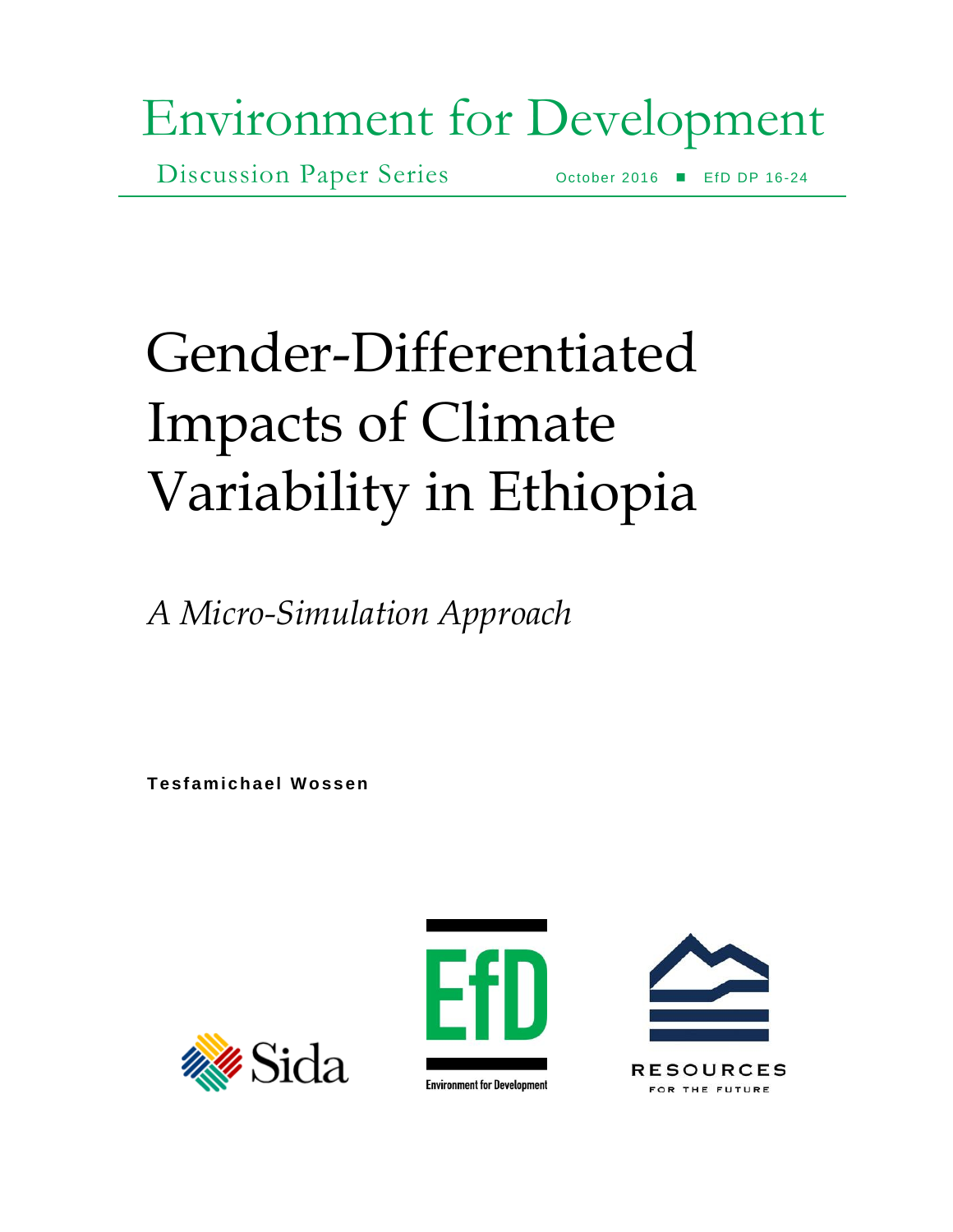# **Environment for Development Centers**

#### **Central America**

Research Program in Economics and Environment for Development in Central America Tropical Agricultural Research and Higher Education Center (CATIE) Email: [centralamerica@efdinitiative.org](mailto:centralamerica@efdinitiative.org)

**Chile** Research Nucleus on Environmental and Natural Resource Economics (NENRE) Universidad de Concepción Email: [chile@efdinitiative.org](mailto:chile@efdinitiative.org)

**China**  Environmental Economics Program in China (EEPC) Peking University Email: [china@efdinitiative.org](mailto:china@efdinitiative.org)

**Ethiopia**  Environment and Climate Research Center (ECRC) Ethiopian Development Research Institute (EDRI) Email: [ecrc@edri.org.et](mailto:ecrc@edri.org.et)

**Kenya**  School of Economics University of Nairobi Email: [kenya@efdinitiative.org](mailto:kenya@efdinitiative.org)

**South Africa** Environmental Economics Policy Research Unit (EPRU) University of Cape Town Email: [southafrica@efdinitiative.org](mailto:southafrica@efdinitiative.org) 

**Sweden** Environmental Economics Unit University of Gothenburg Email: [info@efdinitiative.org](mailto:info@efdinitiative.org) **Example 2008** UNIVERSITY OF GOTHENBURG

**Tanzania** Environment for Development Tanzania University of Dar es Salaam Email: [tanzania@efdinitiative.org](mailto:tanzania@efdinitiative.org)

**USA (Washington, DC)** Resources for the Future (RFF) Email: [usa@efdintiative.org](mailto:usa@efdintiative.org)

The Environment for Development (EfD) initiative is an environmental economics program focused on international research collaboration, policy advice, and academic training. Financial support is provided by the Swedish International Development Cooperation Agency (Sida). Learn more at www.efdinitiative.org or contact [info@efdinitiative.org.](mailto:info@efdinitiative.org)





**UNIVERSIDAD** DE CONCEPCION











School of Business, Economics and Law







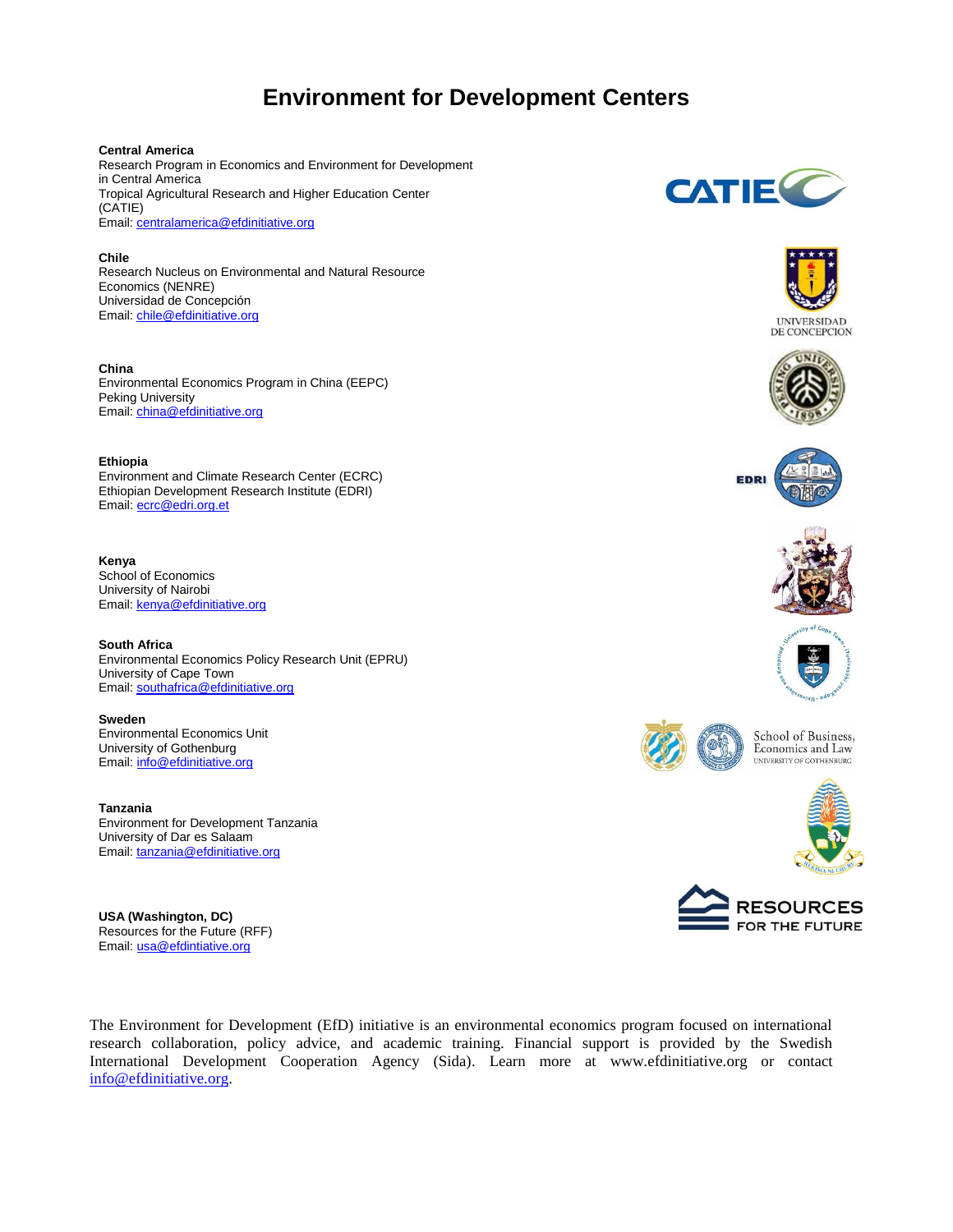# **Gender-Differentiated Impacts of Climate Variability in Ethiopia: A Micro-Simulation Approach**

Tesfamichael Wossen

## **Abstract**

In this paper, we examine the gender-specific effects of climate variability using household level data from rural Ethiopia. In particular, this paper investigates whether female-headed households are more vulnerable to the impacts of climate variability and to what extent policy interventions are effective in improving adaptive capacity of female-headed households. The analysis undertaken in this paper underscores that female-headed households are more vulnerable to the impacts of climate variability compared to male-headed households and the result is mainly explained by the endowment effect. Moreover, adaptation strategies through the adoption of new crop varieties that are resilient and adapted to local conditions are effective in reducing the adverse effect of climate variability for both female and male-headed households.

**Key Words:** climate variability, gender, adaptation, heterogeneity, Ethiopia

**JEL Codes:** C61, Q54, Q12

Discussion papers are research materials circulated by their authors for purposes of information and discussion. They have not necessarily undergone formal peer review.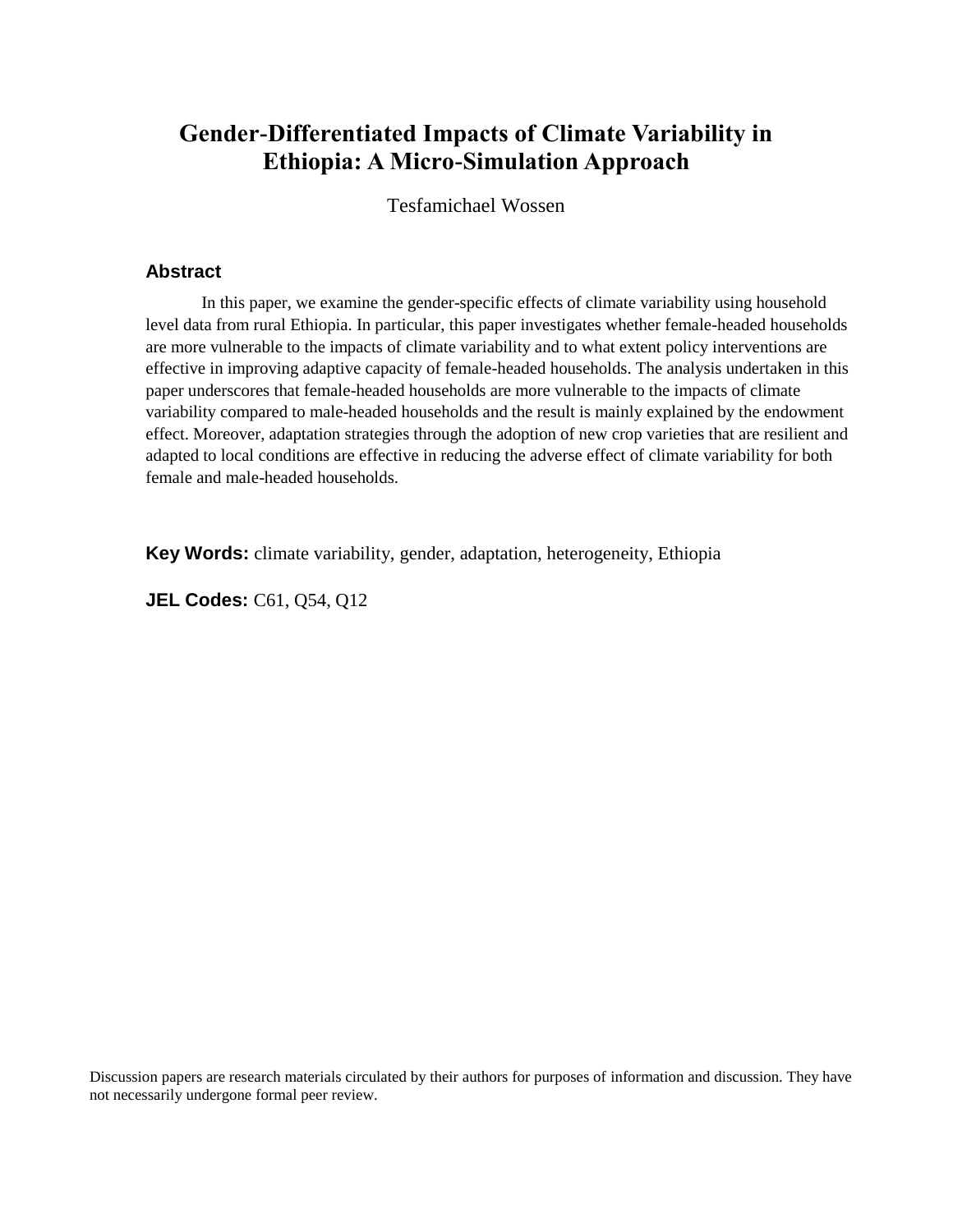# **Contents**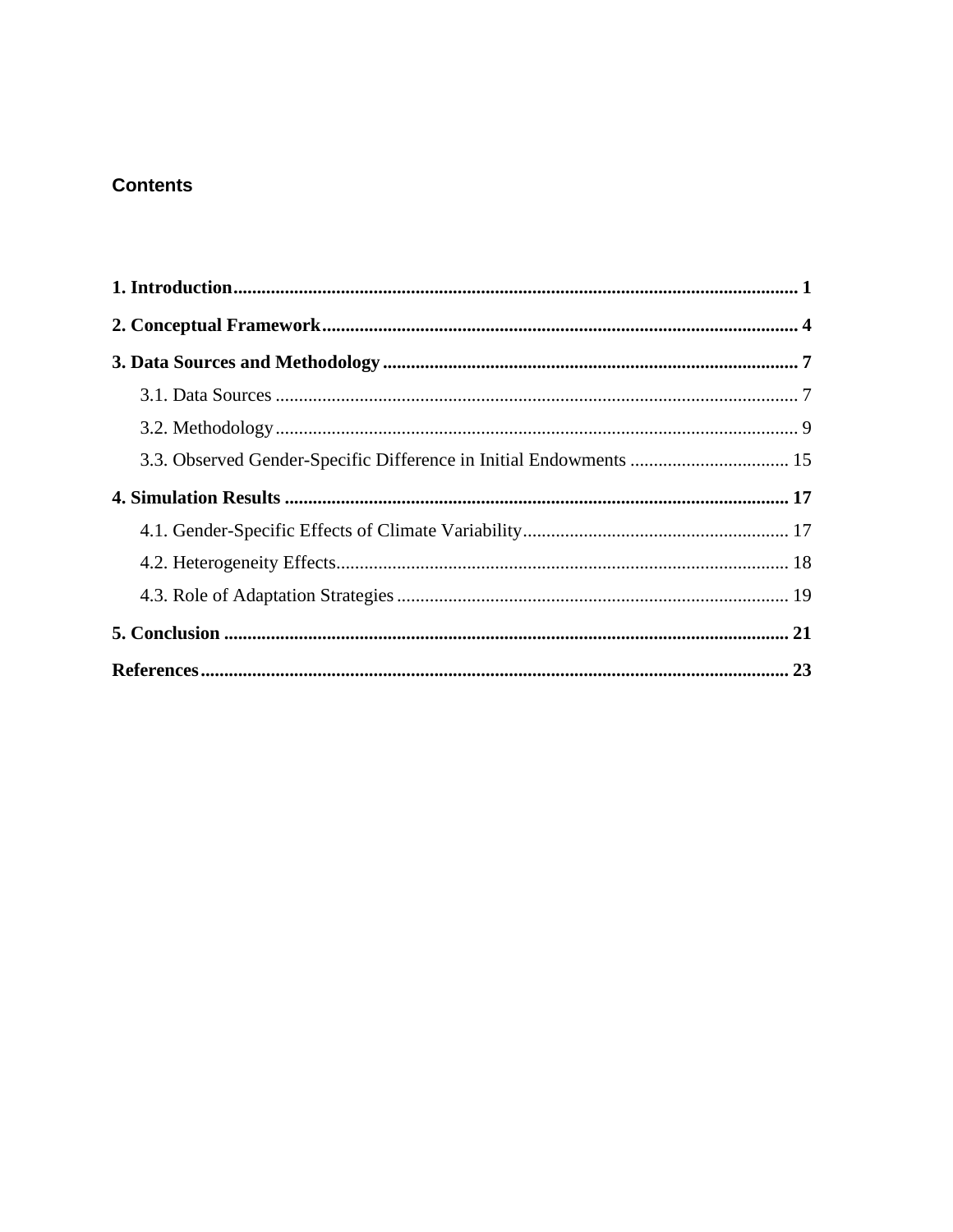# **Gender-Differentiated Impacts of Climate Variability in Ethiopia: A Micro-Simulation Approach**

Tesfamichael Wossen

## **1. Introduction**

 $\overline{a}$ 

Climate variability, manifested by changes in rainfall amount, intensity and timing, as well as through changes in temperature, often causes serious agricultural production losses and exacerbates food insecurity in Sub-Saharan Africa (SSA). Given that the direct impacts of climate variability are transmitted through the agricultural sector, improving farm households' capacity to adapt to the adverse effects of climaterelated shocks through effective adaptation and policy interventions is imperative (Milman and Arsano 2013; Arndt et al. 2011; Deressa 2009). Previous studies by Deressa et al. (2009), Block et al. (2008), Arndt et al. (2011), Robinson et al. (2012) and Di Falco et al. (2011) documented that farm households in Ethiopia are vulnerable to the impacts of climate variability. Although a great deal of progress has been made in disentangling the effects of climate variability, uncertainties still remain. For example, it is acknowledged that climate variability matters; however, the exact magnitude of the effect is not yet clear (Milman and Arsano 2013; Di Falco et al. 2011; Di Falco et al. 2011; Di Falco et al. 2014; Deressa et al. 2009; De Pinto et al. 2013; Kandulu et al. 2012; Alauddin and Sarker 2013; Wossen et al. 2015). Studies show that the estimated climate change effects range in the order of 7-10% decline in GDP compared to a scenario of no climate change (Arndt et al. 2011; Robinson et al. 2012). Cognizant of this fact, the Ethiopian government has developed a National Adaptation Program of Action (NAPA) in 2007 (National Meteorological Agency 2007). The NAPA sets out potential adaptation options suited for small-scale and subsistence farm households.

Because successful implementation of policy interventions in response to climate variability depends on the magnitude and direction of expected effects of variability at a disaggregated level, examining the distributional effects of climate variability as well as the current roles of adaptation strategies will be crucial (Juana et al. 2013). Ideally, such analysis should also include gender dimensions. However, the evidence on the genderspecific effects of climate variability is rather scant. Capturing the gender-specific effects

Tesfamichael Wossen, International Institute of Tropical Agriculture, Nigeria, T.Assfaw@cgiar.org.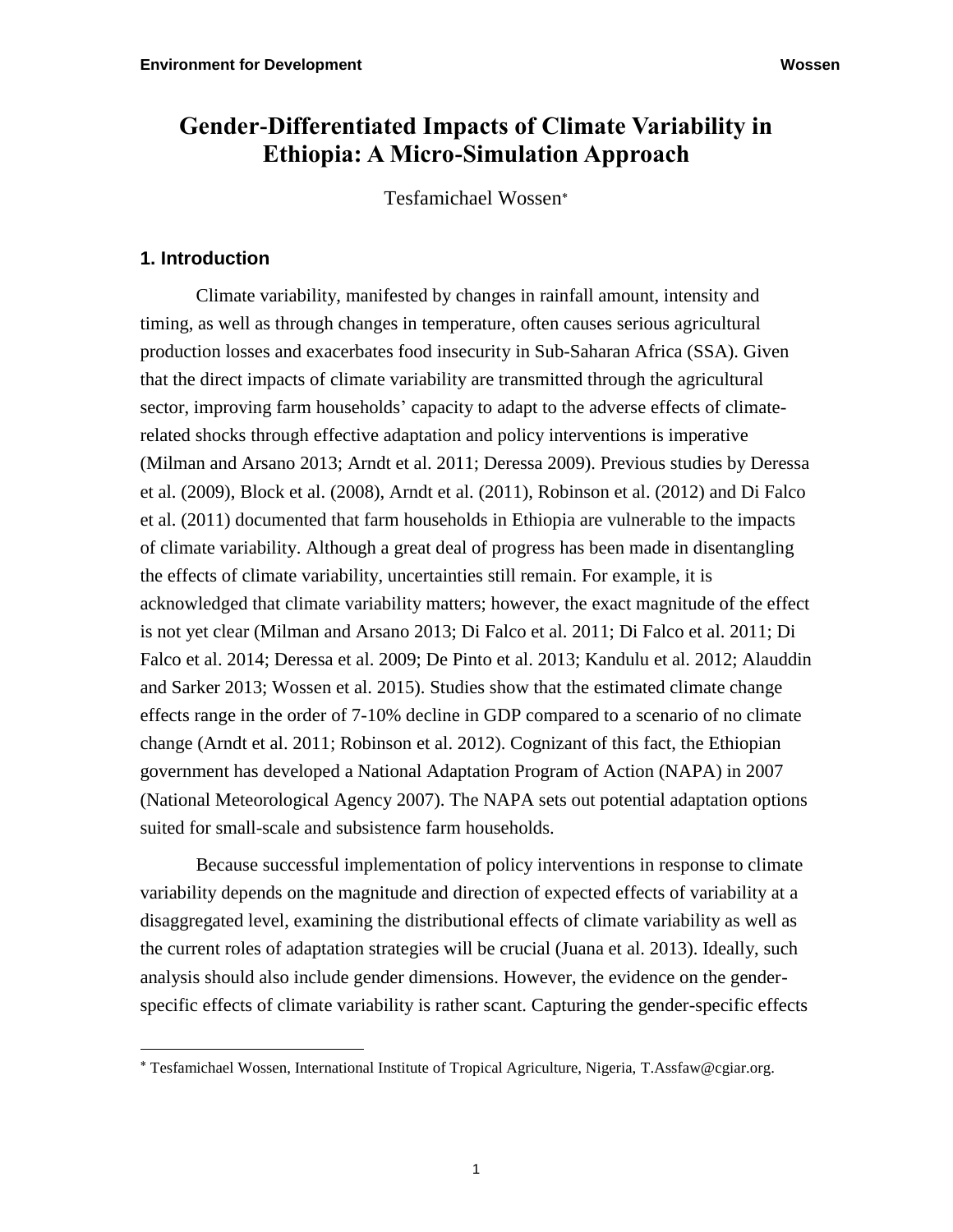$\overline{a}$ 

of climate variability is crucial because climate variability may have differential impacts on male-headed households (MHHs) and female-headed households (FHHs) because of differences in the perception of climate variability, adaptive capacity (Bryan et al. 2009), physical assets and social capital and hence adaptive and coping capacity, risk perception and choice of crop portfolios.<sup>1</sup>

In addition, women and men may have different levels of access to extension and climate information. For example, Asfaw and Admassie (2004) found that MHHs are more likely than FHHs to get information about new technologies and to undertake risky businesses. The Ethiopian Rural Household Survey (ERHS) 2009 also shows that only 15% of MHHs are eligible for safety nets, such as work-for-food programs, compared to 26% of FHHs. This result further underscores that FHHs are poorer than MHHs, as access to safety nets is granted based on the initial poverty status of households. Similarly, Tenge and Hella (2004) found that FHHs have limited access to information, land, and other resources due to traditional social barriers. Empirical evidence in many developing countries further shows that FHHs own less land and assets and also use less improved seed varieties (World Bank 2013**)**. In line with this, Kilic et al. (2014) documented that female-managed plots are on average 25% less productive and 91% of this difference is explained by the endowment effect. In particular for Ethiopia, Dercon et al. (2005) found that drought shocks have disproportionately higher impacts on FHHs compared to MHHs.

 $<sup>1</sup>$  The focus of previous research has been rather on how gender-related differences (mainly differences in</sup> empowerment between men and women in a male-headed household) affect welfare outcomes, instead of examining how vulnerable FHHs are compared to MHHs. In line with this, Alkire et al. (2013) and Sraboni et al. (2014) reported a positive relationship between women's empowerment and productivity and food security outcomes. Moreover, Fafchamps et al. (2009) documented that the relative nutrition of spouses is associated with bargaining power. Wiig (2013) also reported that joint property rights have a strong effect on the decision to make large investments in agriculture. In addition, previous studies captured the genderspecific effects of climate variability, using regression-based approaches where gender effects were captured through a gender dummy. This approach, however, does not take into account the existence of interaction effects between gender and other socio-economic variables (i,e., each individual socioeconomic variable has the same effect and only the intercept differs between MHHs and FFHs).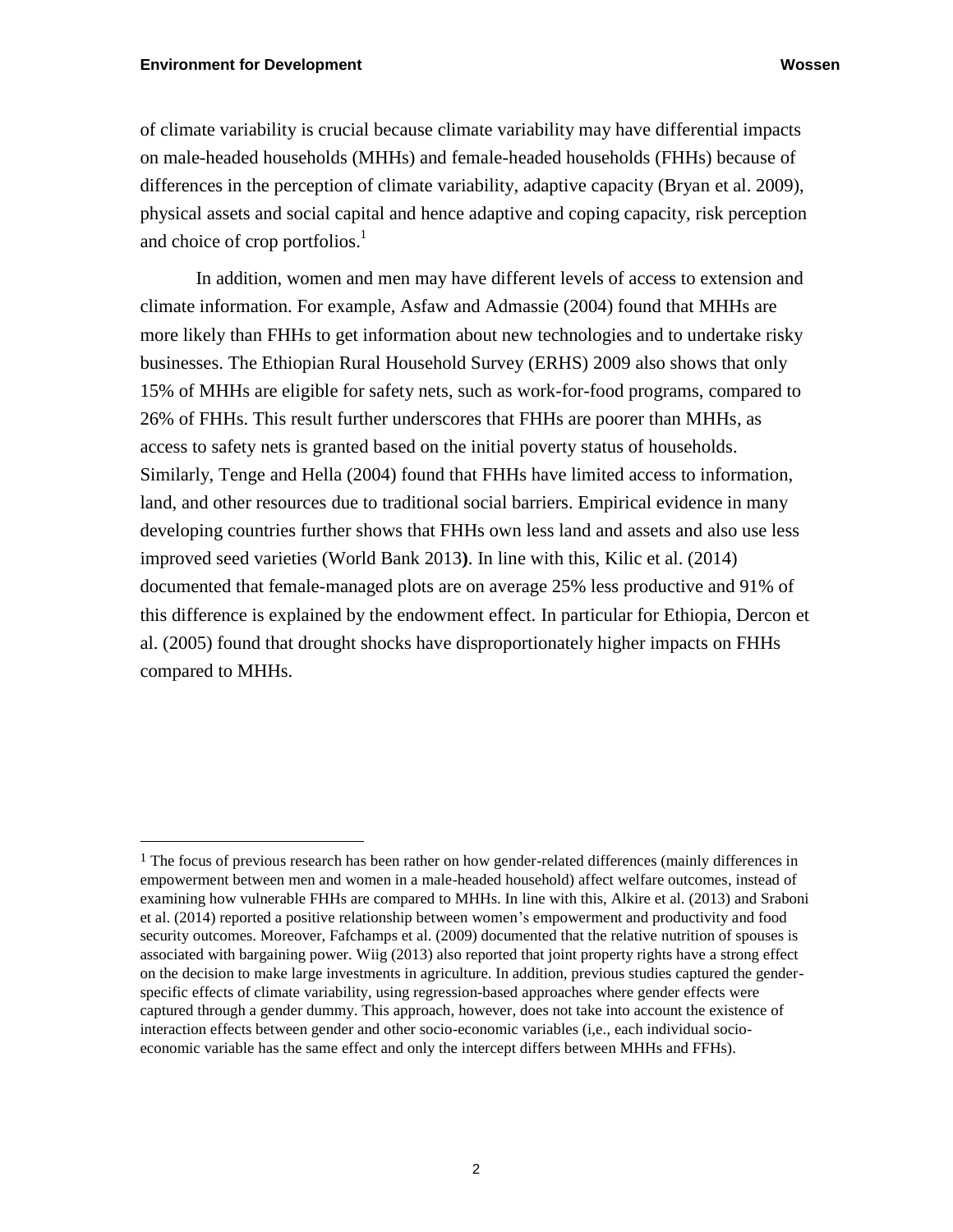$\overline{a}$ 

This paper examines to what extent FHHs are vulnerable to the impacts of current climate variability compared to MHHs.<sup>2</sup> In particular, the study aims at examining how current climate variability may disproportionately affect FHHs compared to MHHs and to what extent adaptation options such as adoption of new crop varieties may reduce the vulnerability of FHHs. The paper also assesses the responsiveness of FHHs to policy interventions compared to MHHs when exposed to the same policy treatment after climate shocks. 3 The paper employs a micro-simulation approach that captures farm-level impacts of climate variability while taking into account a wide range of adaptation options. This is quite novel compared to the existing climate variability research which focuses on macro-level impacts. In particular, the micro-simulation approach employs a scenario-based analysis to examine the possible impacts of climate variability on income and food security levels of FHHs and MHHs. The model captures uncertainty in production and consumption decision-making processes, captures causes and outcomes of adaptation processes due to its recursive nature, and assesses trade-offs and synergies among food production, consumption (and hence food security) and environmental impacts resulting from the use of adaptation options. Furthermore, the model captures heterogeneity among households in terms of resource and wealth dynamics, adaptive capacity, production and consumption preference, knowledge and learning ability. Because farm-level costs and returns are explicitly captured, adaptation to climate variability occurs endogenously.

The remainder of the paper is organized as follows. Section 2 introduces the conceptual framework developed for evaluating gender-specific roles in adaptation; Section 3 presents the data sources and the micro-simulation model; Section 4 discusses our findings; and Section 5 concludes with a list of open questions and an outlook on next research steps.

<sup>&</sup>lt;sup>2</sup> Examining the gender-specific effects of climate variability is not a trivial matter due to the problem of over-controlling and endogeneity bias (Dell et al. 2014). In particular, some of the socio-economic variables that affect intra-household decision-making and bargaining power are also directly affected by climate variability. In this case, controlling for household-specific characteristics can have the effect of partially eliminating the explanatory power of climate even if climate is the underlying fundamental cause (Dell et al. 2014). A second key methodological issue is the endogeneity of female headship status for some types of FHHs.

<sup>3</sup> Our approach does not differentiate between the *de facto* FHHs and *de jure* FHHs due to lack of data.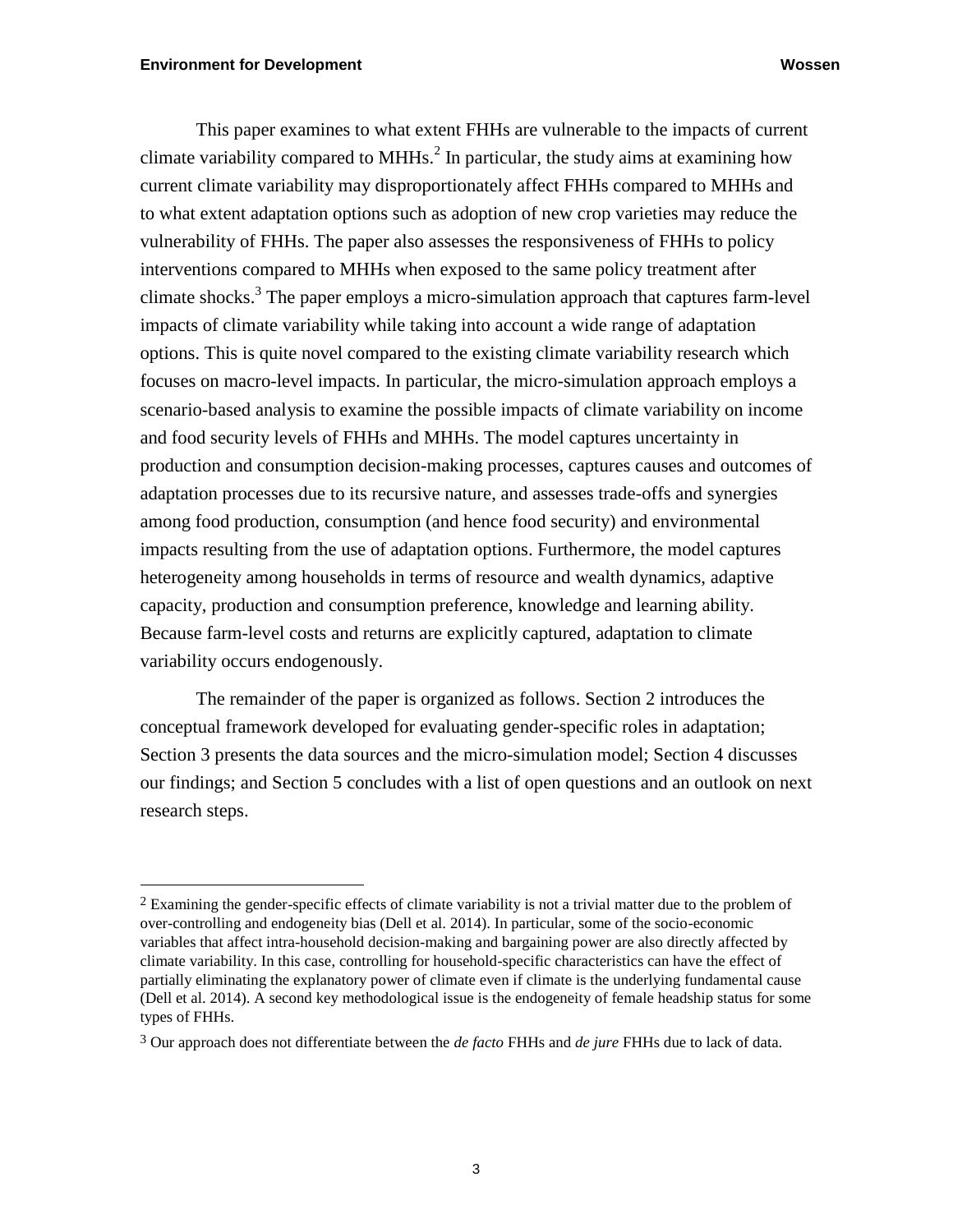#### **2. Conceptual Framework**

 $\overline{a}$ 

In principle, exposure to climate variability should, *ceteris paribus,* have the same effect irrespective of the gender dimension*.* However, due to differences in initial endowments, climate variability will have differential effects on MHHs and FHHs. In this section, we first show how climate variability may affect productivity, using a conceptual framework developed by Antle and Capalbo (2010). We then show how adaptation strategies in response to climate variability may become gender-biased. Figure 1 is a generic representation of how the effectiveness of adaptation options may differ under different weather realizations without taking into account gender dimensions. *Y* represents expected outcome variables measured to evaluate the impacts of climate variability (in our case, mainly that of expected household income and food security).



**Figure 1. Evaluation of the Effectiveness of Adaptation Options**

 $A_i$ ,  $[1 \cdots n]$  represents the different set of adaptation options available to a given household and  $(C_0 \& C_1)$  are the different weather realizations.  $(Y, A_0 C_0)$  represents the production function without climate variability. Point  $\boldsymbol{b}$  represents the corresponding income or food security level of farm households at the level of adaptation  $(A_0)$  under no climate variability.<sup>4</sup> With the same level of adaptation  $(A_0)$ , point **d** then represents the

<sup>4</sup> We assume that climate variability (C1) will have a higher adverse effect than the situtation of no variability (C0).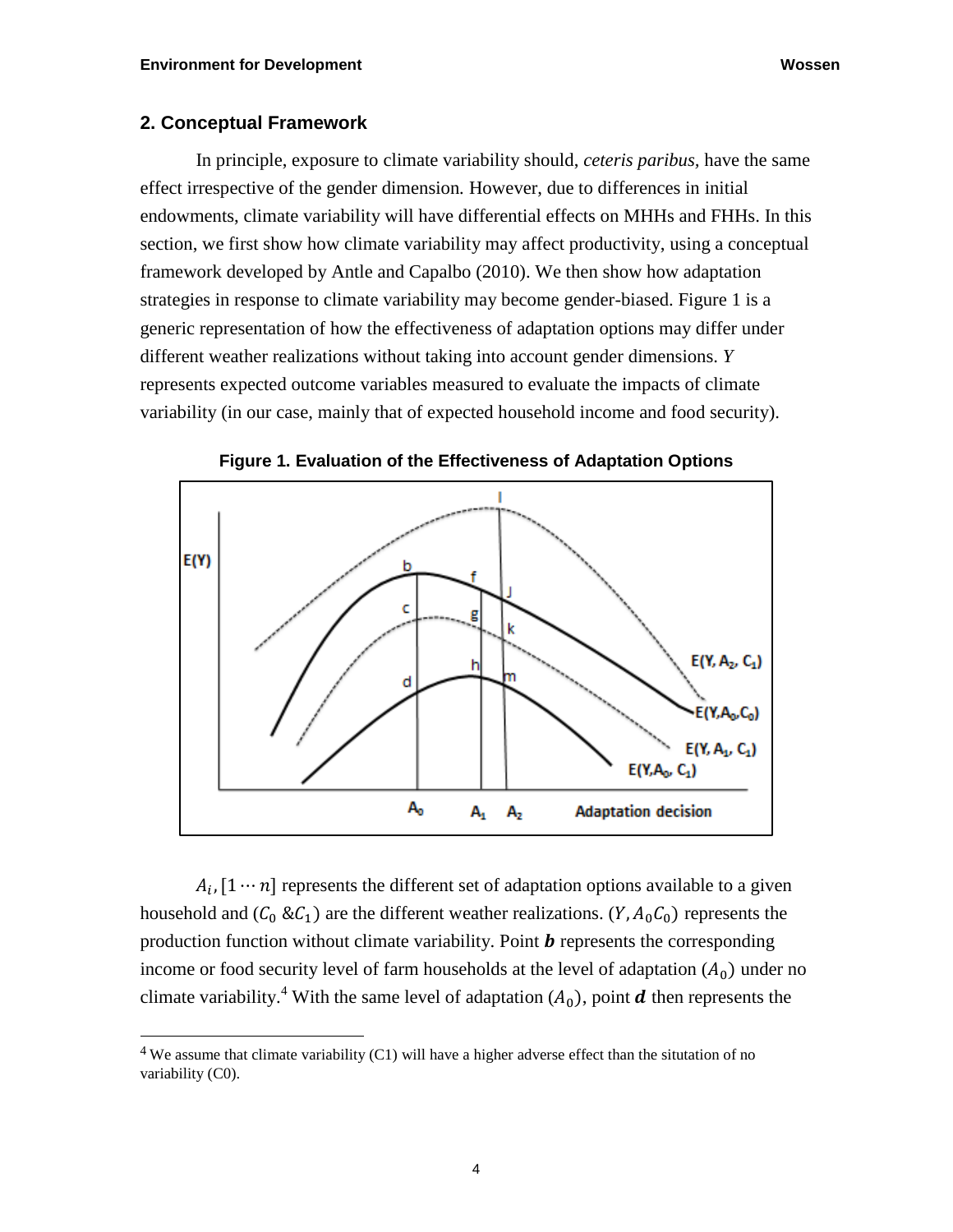$\overline{a}$ 

level of income or food security that a household achieves under climate variability  $(Y, A_0 C_1)$ . The impact of climate variability is represented by the vertical distance ( $\mathbf{b}$  – d). In order to reduce the impacts of variability, households may respond by increasing the scale of their adaptation through the use of more credit, off-farm income or adoption of new and improved seed varieties, which is represented by  $(A_1)$ . Under the new level of adaptation, the level of income or food security achieved by a household is given by point q and the corresponding effect of climate variability is given by  $(f - g)$ . The vertical difference  $(g - h)$  captures the role of adaptation strategies. In the extreme scenario, when the scale of adaptation reaches  $(A_2)$ , adaptation not only successfully reduces the impacts of variability but also improve food security and income beyond the initial condition.

However, Figure 1 does not take into account gender differences in vulnerability. As mentioned in the introduction, FHHs may be more vulnerable than MHHs due to the endowment effect. Figure 2 below further shows how adaptation options may have differential impacts between MHHs and FHHs. As shown in Figure 1 above, adaptation practices through policy interventions can reduce vulnerability. This leads to the question of what constitutes a successful adaptation strategy. We argue that successful policy interventions aimed at increasing adaptive capacity should improve the livelihoods of the most disadvantaged and poor groups (irrespective of households being MHHs or FHHs).<sup>5</sup> Adaptation can be successful but still gender-biased. Gender-biased adaptation may produce unintended consequences by exacerbating the existing inequality between FHHs and MHHs. We show how successful adaptation might lead, on average, to gender-biased outcomes in the following conceptual framework. In the figure below, Y represents the income level of a given household in the situation of no climate variability, while  $Y_{mn}$ and  $Y_{an}$  show income levels of MHHs and FHHs, respectively, under climate variability.  $Y_{ma}$  and  $Y_{fn}$  represent the respective income levels of MHHs and FHHs after adaptation to climate variability has been undertaken. Finally,  $Y_{aa}$  represents the average outcome for the whole community (average outcome irrespective of gender).  $R_d$ ,  $R_h$  and  $R_a$  refer to the different possible weather realizations (from bad to good).

<sup>5</sup> In this regard, while considering adaptation options, both economic efficiency and equity objectives should be taken into account.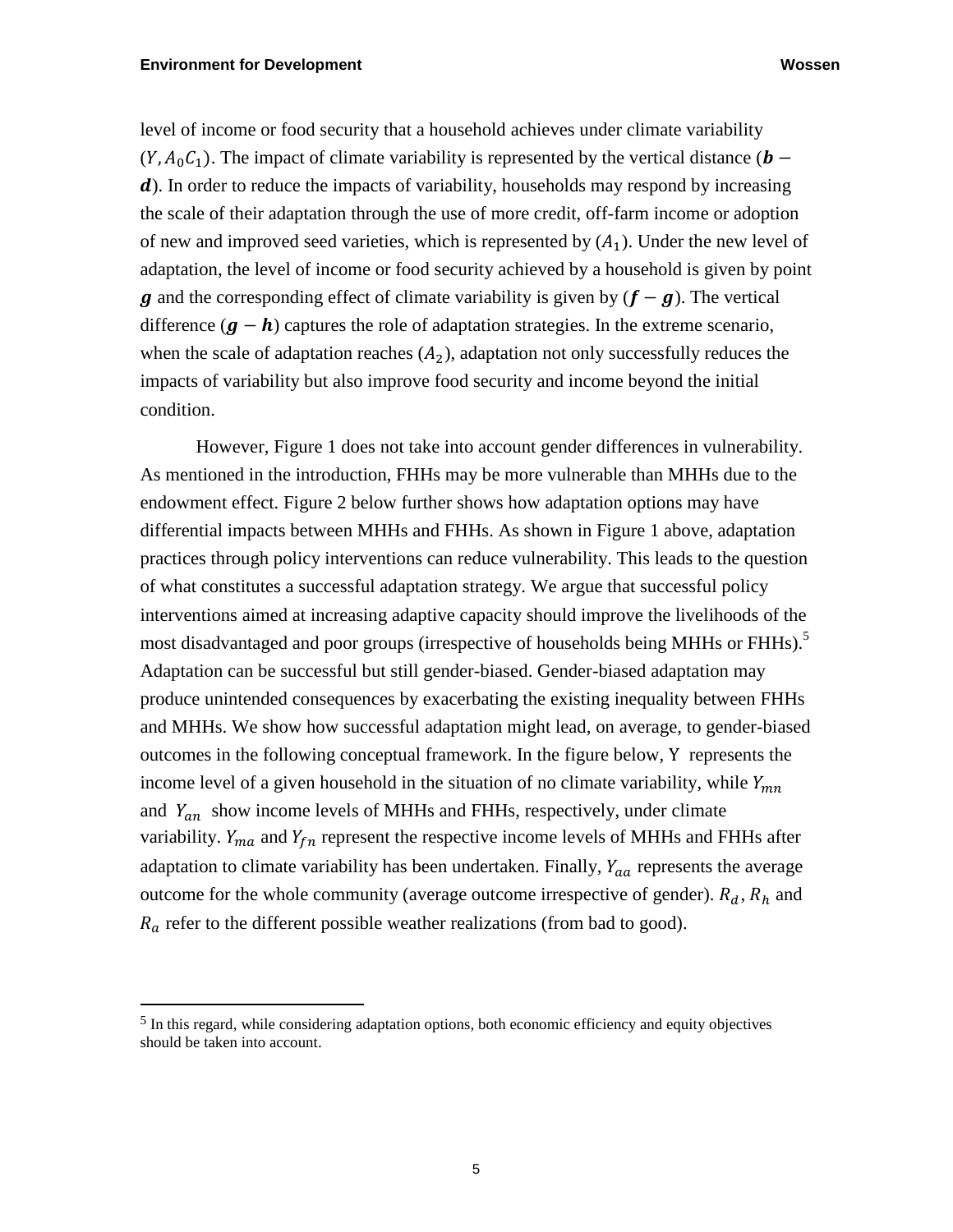$\overline{a}$ 



**Figure 2. Example of a Gender-Biased Policy Intervention**

Because FHHs own fewer assets, they apply less fertilizer, improved seed and other inputs of production.<sup>6</sup> Given that both MHHs and FHHs are exposed to the same type of climate/weather shocks, we expect MHHs to be less vulnerable than FHHs due to higher use of agricultural inputs. Here, it is clear that FHHs operate at the lower production frontier due to the endowment effects. The difference  $(Y_{mn} - Y_{fn})$  is therefore regarded as the endowment effect without climate variability.  $(Y - Y_{mn})$  is the average effect of climate variability on MHHs while  $(Y - Y_{fn})$  is the average effect of climate variability on FHHs. The magnitude of the difference between the two then provides the gender-specific effects of climate variability  $((Y - Y_{mn}) - (Y - Y_{fn})).$ 

Now, let us consider a new adaptation intervention through the promotion of new crop varieties. Such an intervention definitely improves productivity under the same weather exposure level but also requires more investment. As a result, we observe two

 $6$  Note that this assumption also can be made for male-headed households depending on the context and hence our assumption does not change the implications of our conceptual framework.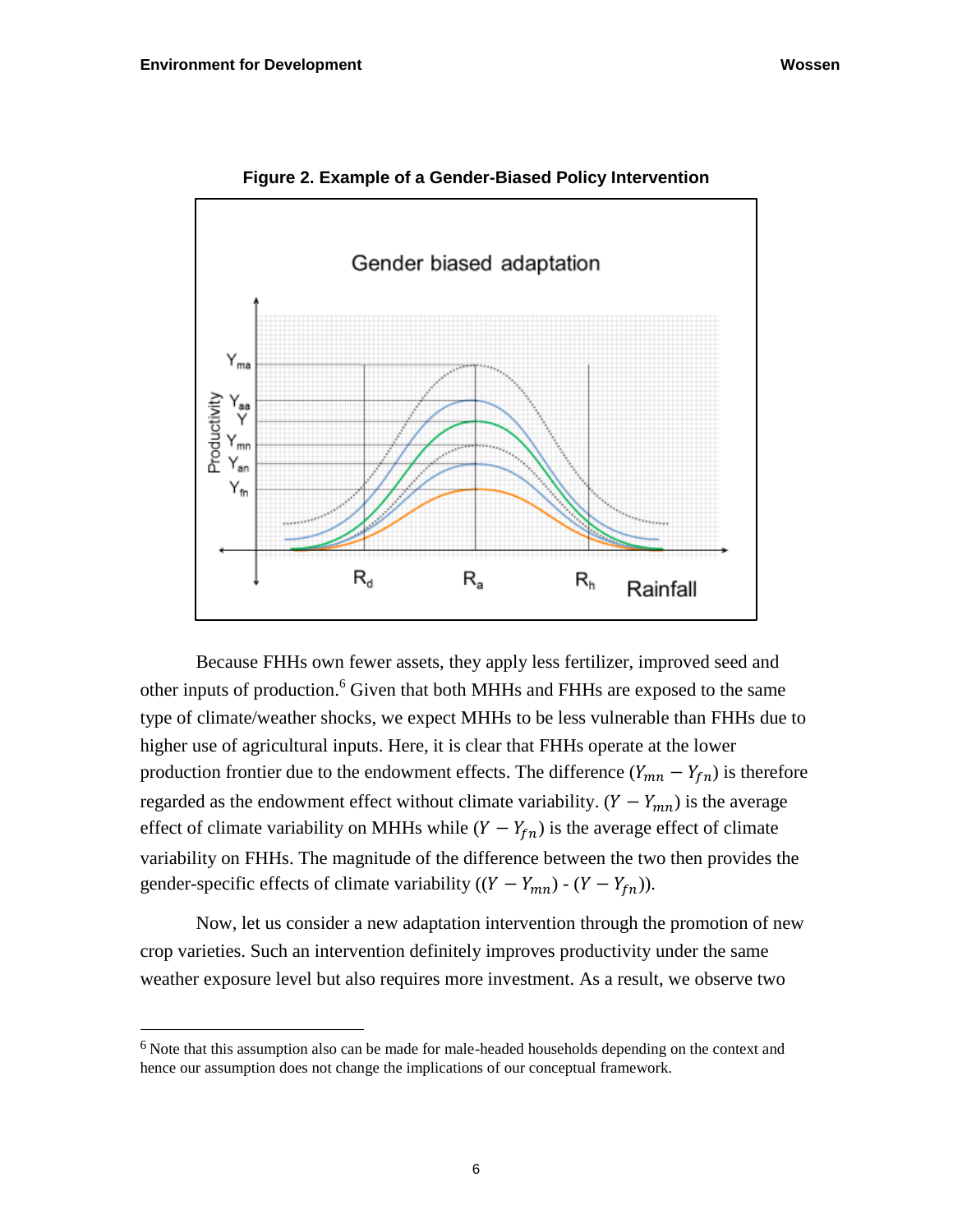effects on households' productivity: the initial endowment effect that affects adaptive capacity and the climate variability effect. The endowment effect is always positive, that is, better endowment leads to higher use of inputs and hence higher adaptive capacity. The climate variability effect is, however, negative because it erodes households' ability to adapt. The net effect on household productivity is then the sum of the two effects plus the (positive) new technology effect.<sup>7</sup> The figure above shows that the new intervention yields a higher outcome level for the community on average  $(Y_{aa} - Y_{an})$ . However, it has no effect on the income level of FHHs. The average effect is influenced by the higher gains of MHHs ( $Y_{ma} - Y_{mn}$ ). Such an intervention is clearly successful on average but is also gender-biased $^8$  and leads to higher inequality between MHHs and FHHs. It is unlikely that the objective of a policy intervention is to produce gender-biased outcomes. However, due to the initial levels of inequality, an intervention may yield a higher average outcome but at the expense of higher inequality.

The other important aspect of vulnerability, which is perhaps not well documented, is vulnerability to extreme events. MHHs and FHHs may be equally sensitive to adverse events on average but differ in their vulnerability when extreme events occur. In such a case, adaptation is successful on average but becomes genderbiased when an extreme event occurs.

#### **3. Data Sources and Methodology**

#### *3.1. Data Sources*

 $\overline{a}$ 

The analysis of this paper uses the last round of Ethiopian Rural Household Survey (ERHS). This data set contains information about farm household characteristics, crop and livestock production, and food consumption, among other factors, in rural Ethiopia for both MHHs and FHHs. Further, data provided by the National Meteorology Agency (NMA) of Ethiopia is used to specify the meteorological conditions for climate variability. In particular, we used historical records over the last 60 years (1951-2010) and grouped the years into normal, dry, wet, extremely dry and extremely wet categories,

<sup>7</sup> The technology effect is positive because the adoption decision is based on profitability.

 $8$  Gender-biased refers to an outcome that exacerbates inequality between men and women. Note that a gender-biased intervention could improve the welfare of FHHs but at the same time result in deterioration of the welfare of MHHs.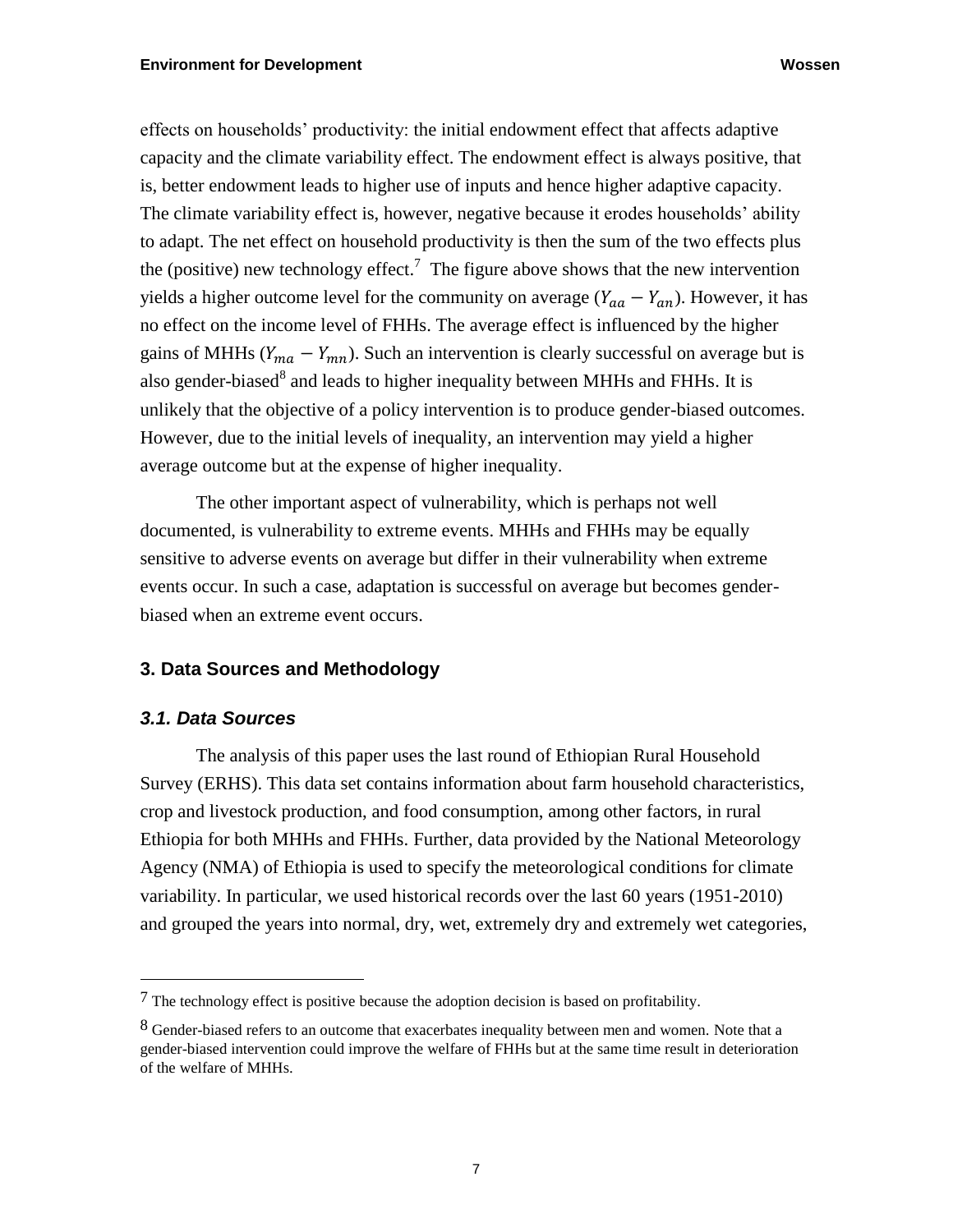using the standardized annual rainfall anomaly index against the 1971-2000 period.<sup>9</sup> The years were grouped into five categories using the Standardized Anomaly Index (SAI) and the distribution of each category is presented in the figure below.



**Figure 3. Observations and Frequencies of Current Climate Variability**

Selling and buying prices on output and input markets were also extracted for each Peasant Association  $(PA)^{10}$  from the ERHS and FAO. In the price data set, we found considerable variation of prices across PAs and hence decided to use PA-level prices instead of regional or country average prices. As a result, farm households receive different prices for the same product depending on their geographical location. In general, data quality is sufficient for use in bio-economic modeling but crop-specific labor and fertilizer production functions cannot be estimated from this data source. We therefore used IFPRI's Nile Basin survey (Deressa et al. 2009) as a complementary data source for the estimation of these parameters. Crop data from the Ethiopian Central Statistical Agency (CSA), including yield damage assessments, were used to compute crop yields for very dry, dry, normal, wet and very wet years for each site of the ERHS.

 $\overline{a}$ 

<sup>9</sup> Normal (N):  $-0.5 < SAI < 0.5$ ; Very Dry (VD):  $SAI \le -1.0$ ; Dry (D):  $-1.0 < SAI < 0.5$ ; Wet (W):  $1.0 <$  $SAI < 0.5$ ; Very Wet (VW):  $SAI > = 1.0$ .

<sup>10</sup> A PA is the lowest administrative unit in Ethiopia.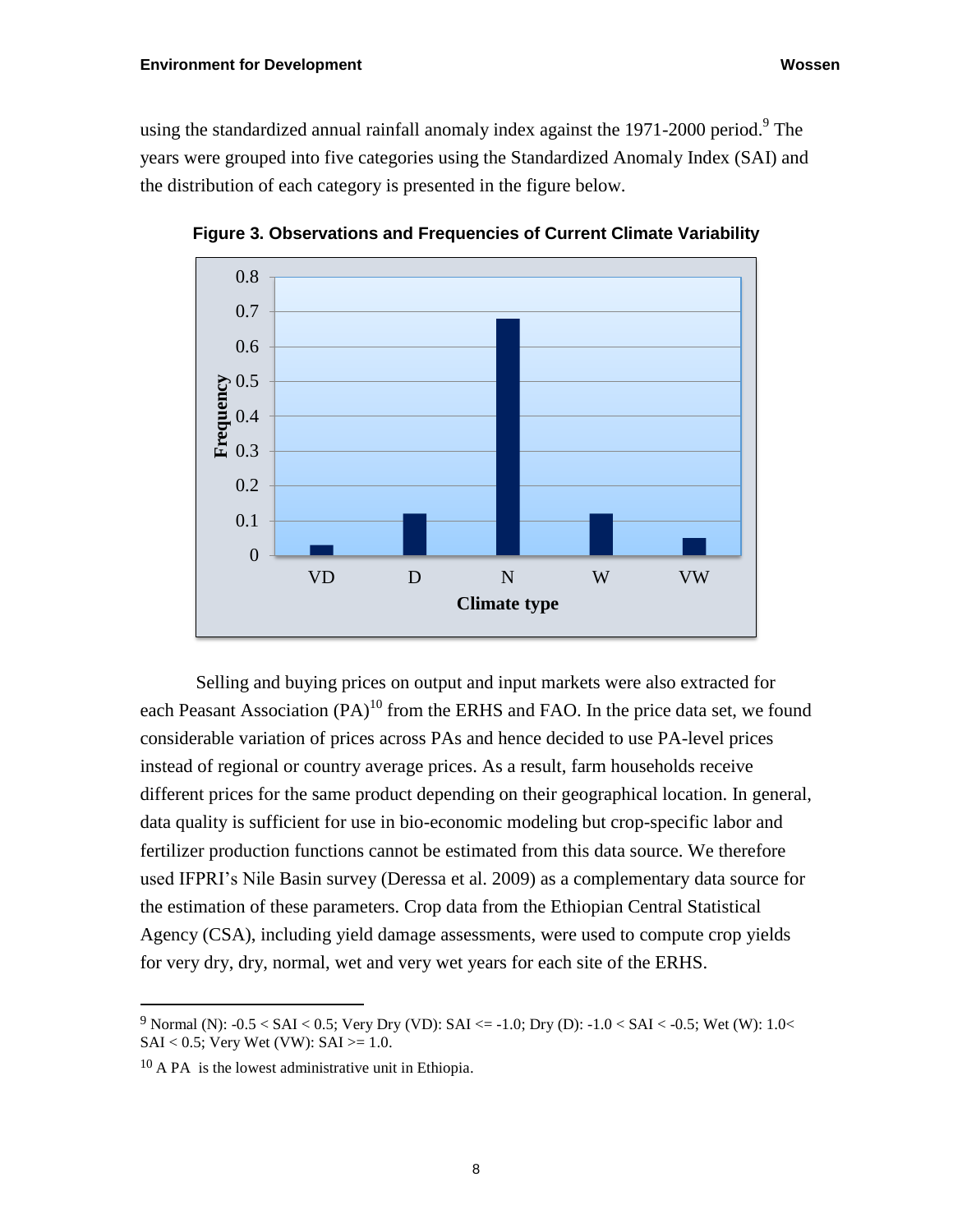# *3.2. Methodology*

We employ the agent-based modeling framework MPMAS, which allows us to simulate farm level decision-making in agricultural systems based on whole-farm mathematical programming (Schreinemachers and Berger 2011; Schreinemachers et al. 2007; Wossen et al. 2014; Wossen and Berger 2015). In our MPMAS model, each model agent represents a farm household from the survey (i.e., there is a one-to-one correspondence of agents to their real-world analogues). MPMAS captures the characteristics of each agent household, its demographic composition, land rights, ownership of durable assets and locations within agro-ecological zones and administrative units based on ERHS data set. Further, MPMAS captures differences across different households (e.g., MHHs versus FHHs) in terms of resource and wealth dynamics, adaptive capacity, production and consumption preference, knowledge and learning ability (Wossen and Berger 2015; Troost and Berger 2014; Berger and Troost 2013; Wossen et al. 2014; Schreinemachers and Berger 2011). Because MPMAS includes every farm household interviewed in the ERHS, the agent population is representative of rural Ethiopia to the extent that the ERHS sample is representative. In the model, households maximize the expected utility  $(U)$ , which has to be maximized subject to a set of constraints. The general optimization problem can be presented in a generic form as follows:<sup>11</sup>

$$
\begin{cases}\n\max U(Z) = \sum_{j=1}^{n} c_j x_j \\
\sum_{i=1}^{n} a_i x_i \le b_i \\
\sum_{i=1}^{n} w_i x_i = 0 \\
\sum_{i=1}^{n} w_i x_i \le u_j \\
x_k \in Z \\
x_j \ge 0 \\
a, b, c, w, x \in R\n\end{cases}
$$

 $\overline{\mathcal{L}}$  $\mathbf{I}$  $\mathbf{I}$  $\mathbf{I}$  $\mathbf{I}$  $\mathbf{I}$  $\mathbf{I}$  $\mathbf{I}$ 

 $\overline{a}$ 

 $\mathbf{I}$  $\mathbf{I}$  $\mathbf{I}$  $\mathbf{I}$  $\mathbf{I}$  $\mathbf{I}$ 

<sup>&</sup>lt;sup>11</sup> Note that our agent-based model has 8175 activities, 769 constraints and 133 integers.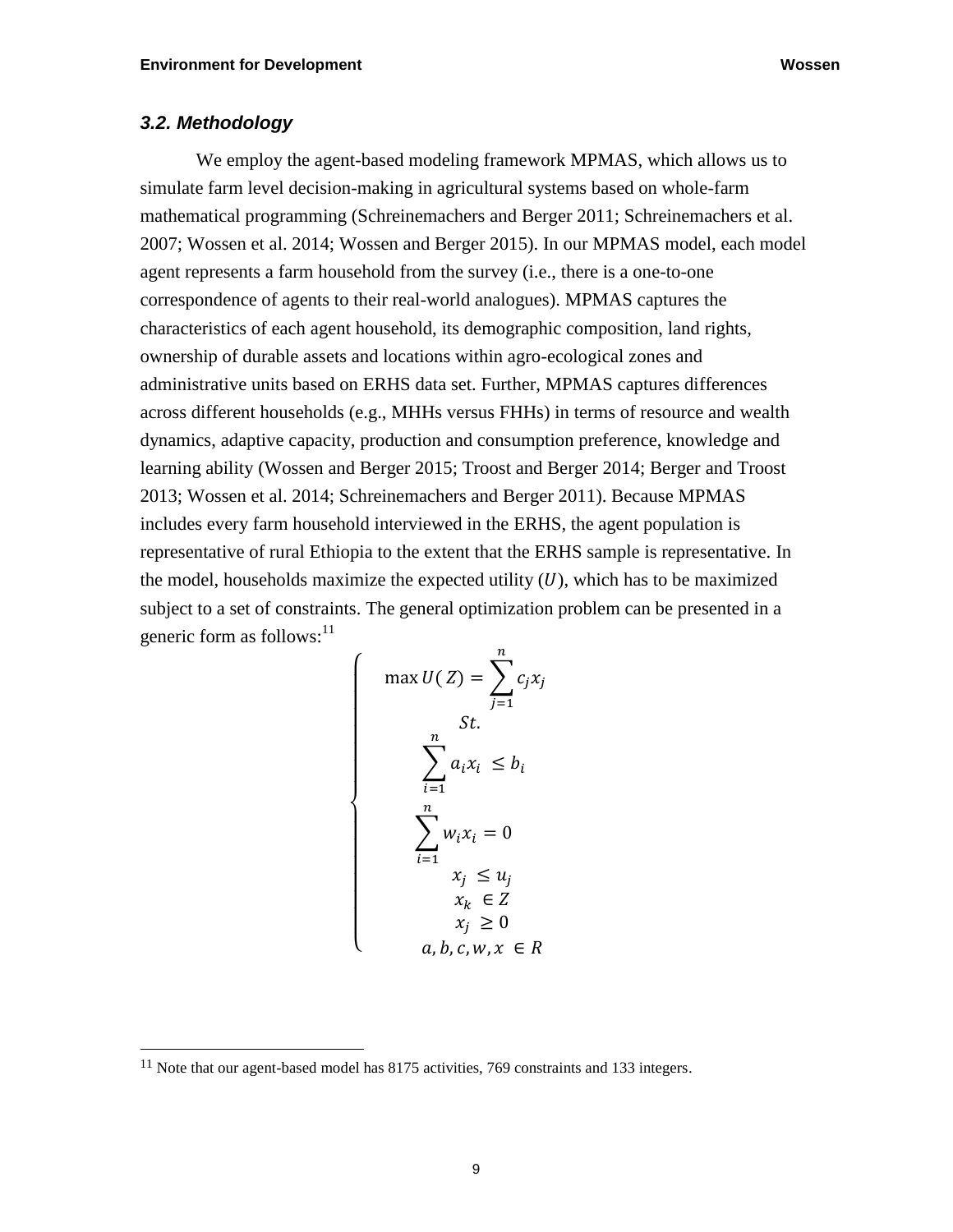where  $U(Z)$  represents the utility that a given agent derives by choosing the optimal combination of crop, livestock and non-farm activities subject to production and consumption preferences, as well as resource endowment constraints. In the above equation,  $x_i$  represents the decision variables (such as crop, livestock and non-farm activities), which can take only non-negative values;  $c_i$  is a vector of coefficients of the objective function;  $a \& w$  are specific constraint coefficients; and  $b_i$  captures the resources required to produce one unit of activity  $x_j$ . These include resources such as labor, credit, financial capital, land, water etc. The input requirement  $a_{ij}$  of a particular activity  $x_i$  can be presented at specific time interval (monthly, yearly, quarterly, or seasonally). For instance, labor requirements are disaggregated on a monthly basis to capture the different growing stages (land preparation, planting, weeding, and harvesting). Some activities in the model are subject to upper bounds  $(x_i \le u_i)$ . For example, households are only allowed to take the maximum allowable credit. As mentioned above, the solution to the above maximization problem contains values for  $x_i$ , for which  $U(Z)$  takes the highest value that can be achieved without violation of specified constraints.

The above maximization problem in MPMAS is implemented in three stages. These include investment, production, and consumption decision stages; see Table 1. Such segmentation of decision-making is required to reflect the resource allocation and timing of activities (e.g., liquid assets that a farmer uses for a long-term investment at the start of a cropping season cannot be used in production activities throughout the season). The steps are implemented by recursive solutions of agent mixed integer linear programming (MILP) problems: each decision step involves optimizing a particular MILP and transferring certain parts of the solution vector to the MILP of the next step. Each agent MILP is specified such that, when taking an investment decision, an agent already plans for production and consumption, and, when taking a production decision, an agent plans for consumption. All investment and production decisions are made based on actual resource supply and expected yields and prices. Because production and investments decisions are made based on expected yields and prices, climate and price variability can reduce income due to yield and price prediction errors.

10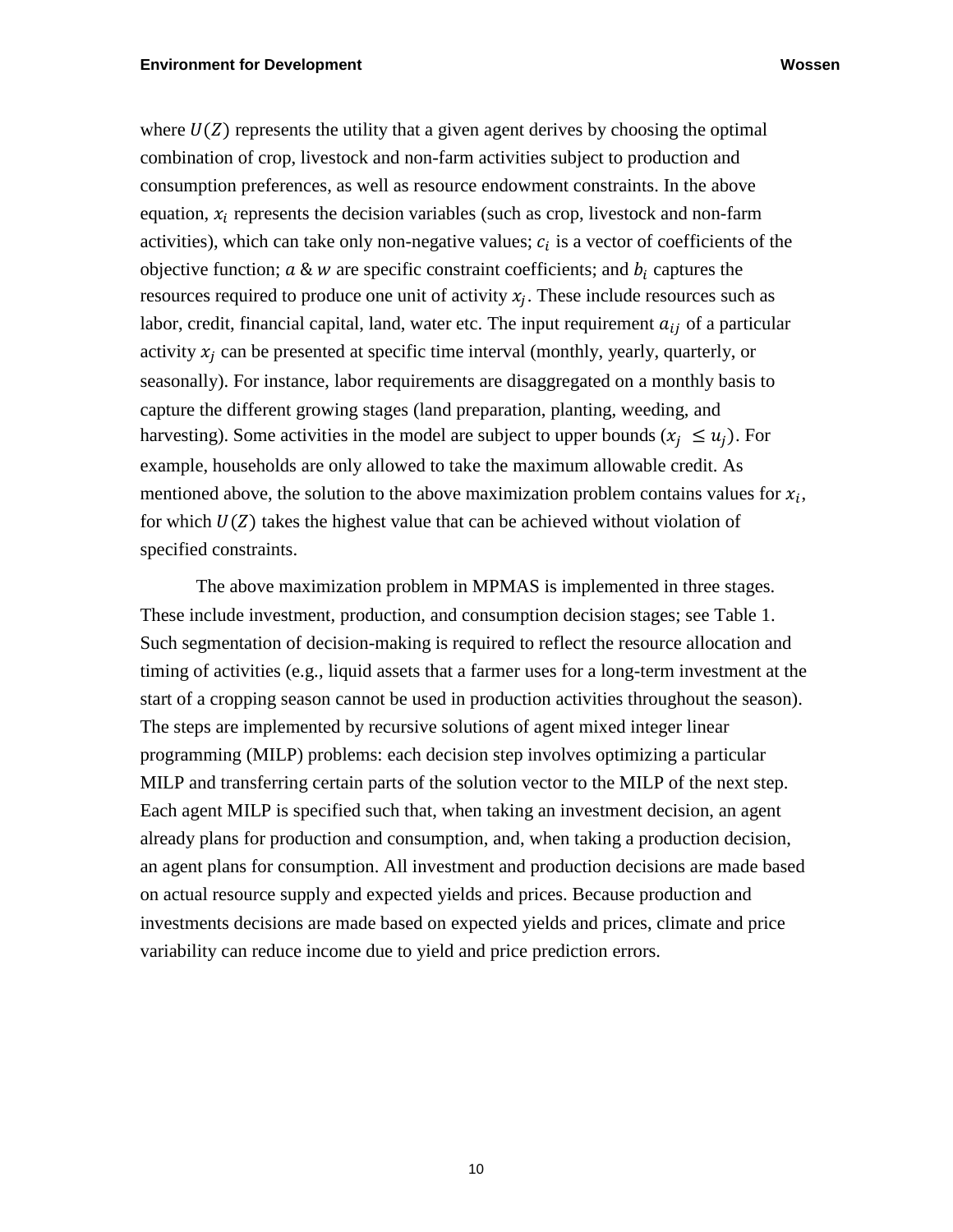|                 | Stage | Investment decision | Production decision | Consumption decision |
|-----------------|-------|---------------------|---------------------|----------------------|
| Timing          |       | Start of the period | Start of the period | End of the period    |
| Yields          |       | Expected            | Expected            | Actual               |
| Prices          |       | Expected            | Expected            | Actual               |
| Resource supply |       | Expected            | Expected            | Actual               |

**Table 1. Flow Chart of Household Decision Making in MPMAS** 

We used the Decision Support System for Agrotechnology Transfer (DSSAT) to estimate the impact of climate variability on crop yields based on weather realizations, as shown in Figure 3 (see Jones et al. 2003). These yields are then translated into consumption vulnerability in MPMAS using a parameterized demand system in a threestage budgeting process (Wossen and Berger 2015; Wossen et al. 2014; Schreinemachers and Berger 2011). The budgeting process allocates income into savings and expenditures in the first stage, expenditure into food and non-food expenditures in the second stage, and finally food expenditure into specific food items, using a parameterized demands system called Almost Ideal Demand System (AIDS). The first stage in the budgeting process allocates income into savings and expenditures using the following simple relationship between total income (*Y),* savings (*S)* and total expenditure (*TE).*  $Y = S + TE$  (1).

For an individual household, savings are specified as a function of income and other household specific characteristics using the following quadratic specification:

$$
S = \alpha_0 + \beta_1 Y + \beta_2 Y^2 + \beta_3 x^{hc} + \sum_{n=1}^{n} \beta_n D + \mu_i
$$
 (2).

where  $x^{hc}$  includes a vector of household characteristics such as household size and D is a vector of regional dummies. The next stage uses the following budget share equation to allocate income (after saving) into food and non-food expenditure:

$$
\omega_i = \alpha_0 + \beta_1 \ln(PCE) + \beta_2 x^{hc} + \sum_{n=1}^{n} \beta_n D + \mu_i
$$
 (3).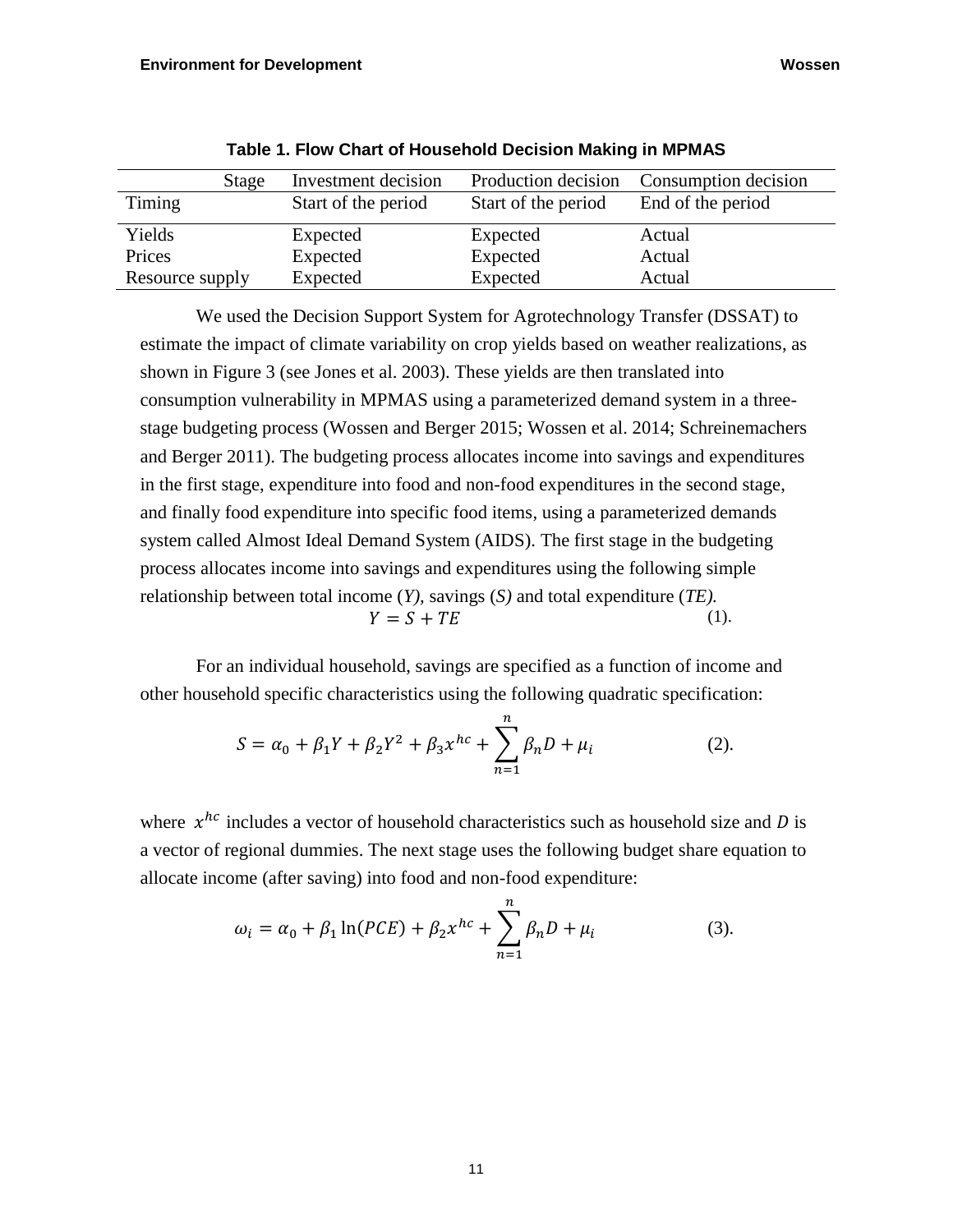$\overline{a}$ 

where  $\omega_i$  is the share of food expenditure<sup>12</sup> from the total expenditure and PCE is per capita expenditure. In the final stage of the budgeting process, households allocate their food expenditures to specific food items. At this stage, the food preference of farm households is estimated using the Linear Approximation of the Almost Ideal Demand System (LA-AIDS), which is specified as a function of own price, the price of other goods in the demand system and the real total expenditure on the group of food items, as follows:

$$
F_i = \alpha_i + \sum_{j=1}^j \gamma_{ij} \ln p_j + \delta_i \left( \frac{x}{\sum_{n=1}^n w_n \ln p_n} \right) + \varphi_i x^{hc} + \sum_{n=1}^n \beta_n D + \mu_i \tag{4}.
$$

where  $F_i$  refers to the budget share of food category *i*,  $p$  is a vector of prices, and  $x$  refers to the total per capita food expenditure. In MPMAS, the complete household demand system was implemented through piece-wise linear segmentation of the underlying functions according to the size of the expenditure budget. The final income allocation is agent-specific and is defined by the amount of current income and household size and composition of a particular agent. In most cases, households satisfy food requirements through own production and income generating activities. When food production is not enough to satisfy the minimum requirements, households will use other sources of income, such as savings and livestock assets.

Given the above parameterization of production and consumption processes in our model, the relevant question will then be the estimation of welfare outcomes under climate and price variability. Given our objective of examining the vulnerability of households differentiated by headship (i.e., what is the effect of climate variability on household welfare and what would have happened to their welfare without climate variability), a counterfactual analysis would be the obvious choice. A similar counterfactual analysis can also be applied for adaptation to climate variability (what would have happened to the welfare of adopters without adaptation and what actually happened with adaptation). However, constructing a counterfactual for no climate variability is not a trivial matter because the scale of variability differs over time and

<sup>&</sup>lt;sup>12</sup> Household food consumption is comprised of monetary expenditures on food, quantity of consumption from own harvest, and gifts. The quantity of own consumption was converted into imputed values using PA-level price information for food items.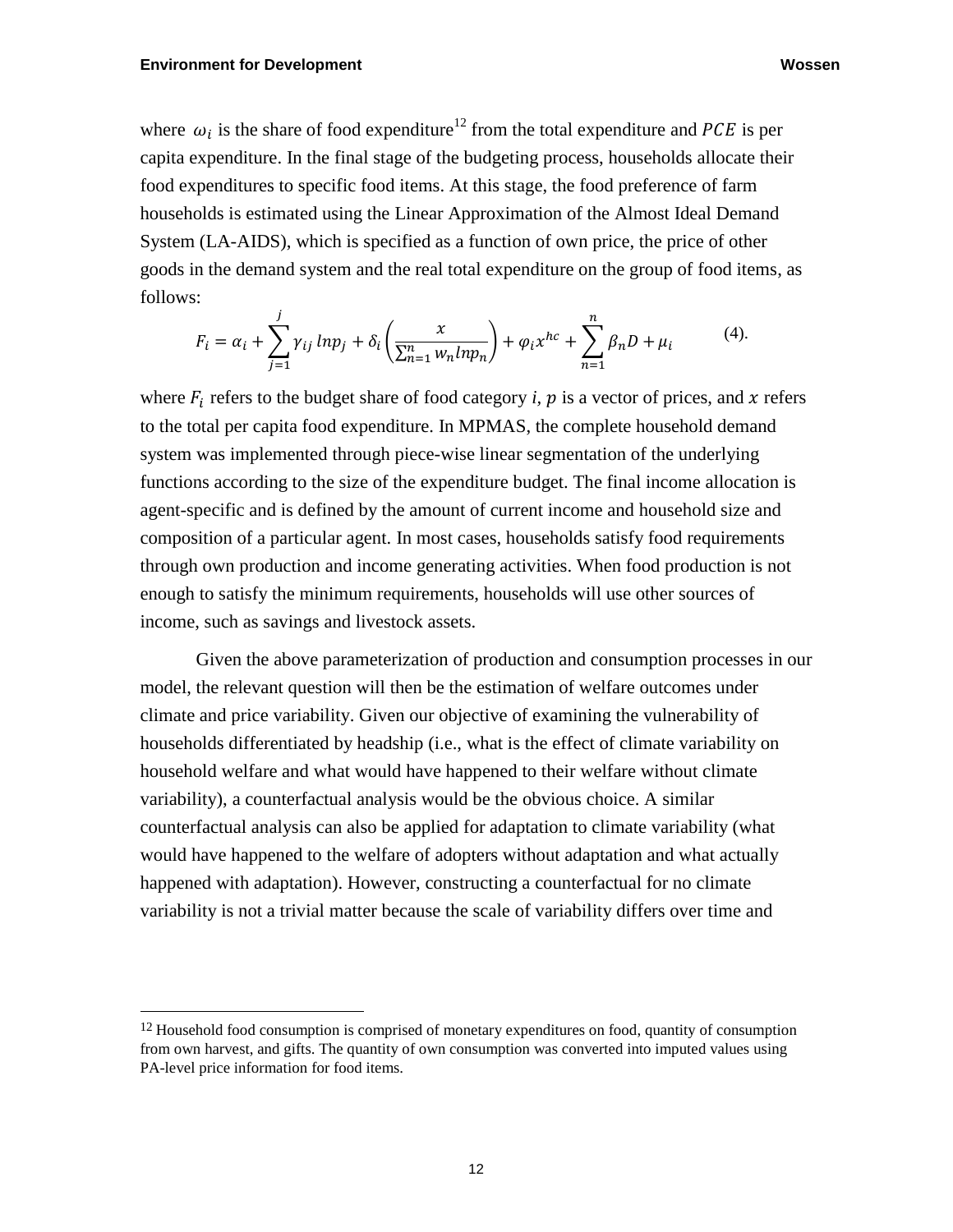$\overline{a}$ 

hence induces behavioral change.<sup>13</sup> The problem in the experimental design is therefore to find a control group which was not exposed to climate variability. In reality, this is impossible as there is no possibility of living in a world without climate variability. We address this problem through the use of a novel simulation approach. In particular, we construct a hypothetical baseline situation without any climate variability based on longterm expected average climate variables. For capturing the effect of climate variability, we then exposed households to random variability based on observed year to year variation of weather as obtained from NMA (i.e., for each simulation run, a sequence of specific years was randomly drawn from the climate database, and effects were simulated using the agent-based decision model). As such, this experiment answers the question of what happens in a world of *increased* climate variability without policy intervention. Running the simulation with climate variability but without any form of policy intervention enables us to examine the effect of climate variability on MHHs and FHHs.

Note that the focus of this paper is to examine the impact of current climate variability differentiated by gender. As such, the no-variability scenario is not a forecast, but instead provides a counterfactual – a reasonable trajectory of income in the absence of climate variability. We choose the baseline as a situation without any climate variability because a lack of an appropriate comparison unit may pose challenges for impact estimation. As a baseline, one can, for example, use current levels of variability as a benchmark. However, without establishing how household income would have evolved without any climate variability, it is impossible to estimate the impact of climate variability on household income. As such, it will not be possible to measure the impact of climate variability by simply assuming an increased percentage relative to current variability; this is because, due to behavioral responses, effects are not additive.

As mentioned in the introduction, one possible intervention in response to climate variability is the introduction of new technologies, which increase agricultural productivity under climate variability. The innovation considered in this study is the promotion of new and improved maize and wheat varieties. In our approach, agents consider adoption of novel adaptation practices only after gaining knowledge and being persuaded by their peer groups (Maertens 2012; Wossen et al. 2013). In order to capture the effect of peer-to-peer communication on an individual's decision to adopt adaptation

<sup>&</sup>lt;sup>13</sup> Constructing a counterfactual for climate variability through experimental methods is unfortunately impossible.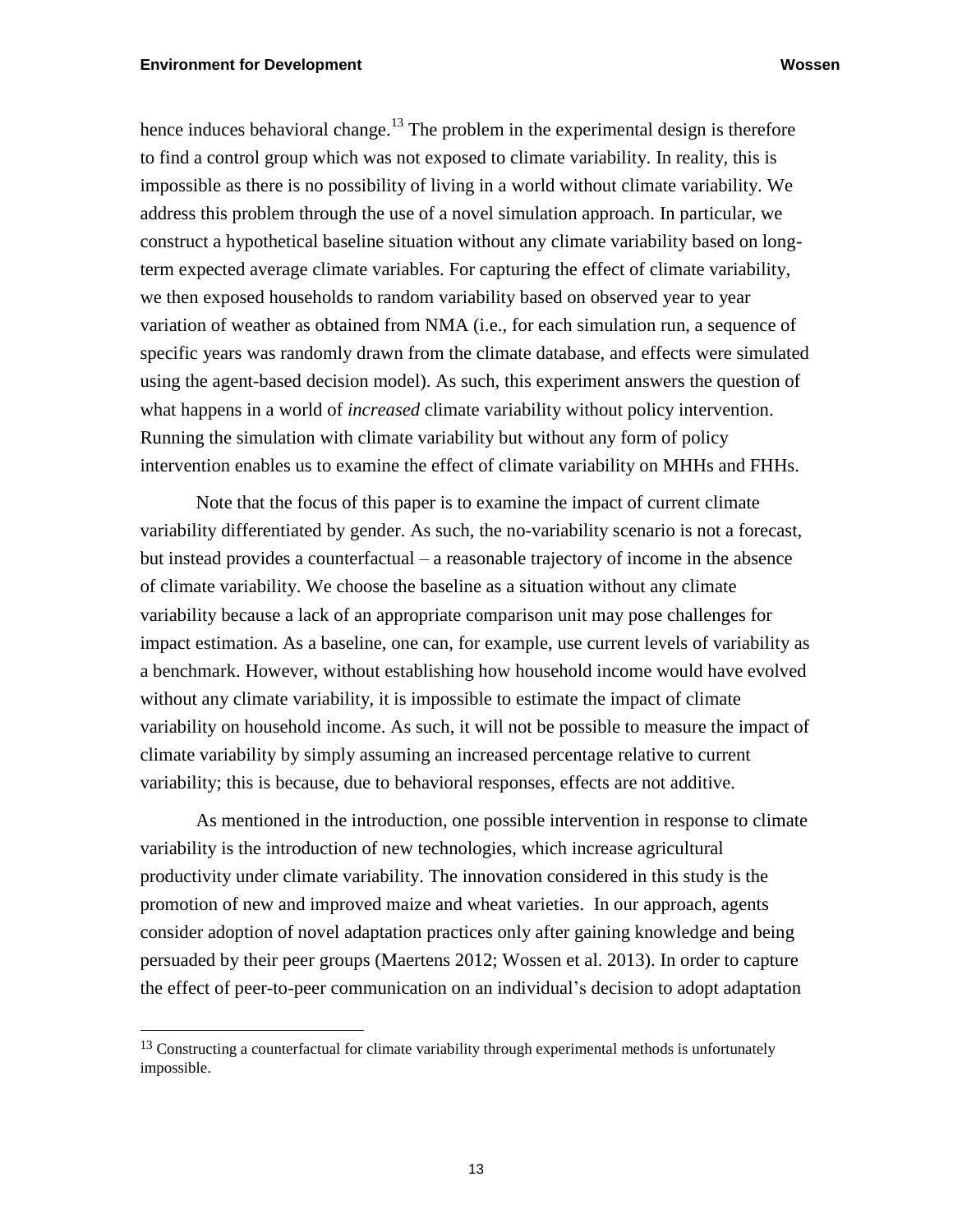practices, we implemented a network-threshold model of innovation communication in MPMAS (Berger 2001; Rogers 1995). The actual adoption process of adaptation strategies is presented in Figure 4. First, the household assesses whether the adoption level (i.e., exposure) has reached its network threshold. If reached, the second step allows the agent to include the innovation in the decision-making process (through the MILP tableau), allowing an agent to select the innovation if she expects it to be profitable on her specific farm (Berger 2001). Adoption is subject to various constraints, such as availability of labor, land, cash, and other farm assets. Also, the profitability of the innovation is evaluated against that of the cropping options already existing before the farmer had access to the new innovation.



**Figure 4. Adoption Process as Implemented in MPMAS**

In order to assign network thresholds to households in MPMAS, we use an econometric procedure that reflects the adoption decision-making process. The procedure corresponds to the knowledge and persuasion parts of the adoption process, in which farm households need to reach their social network thresholds before actually considering possible adoption of an innovation. The first key indicator of innovativeness is the time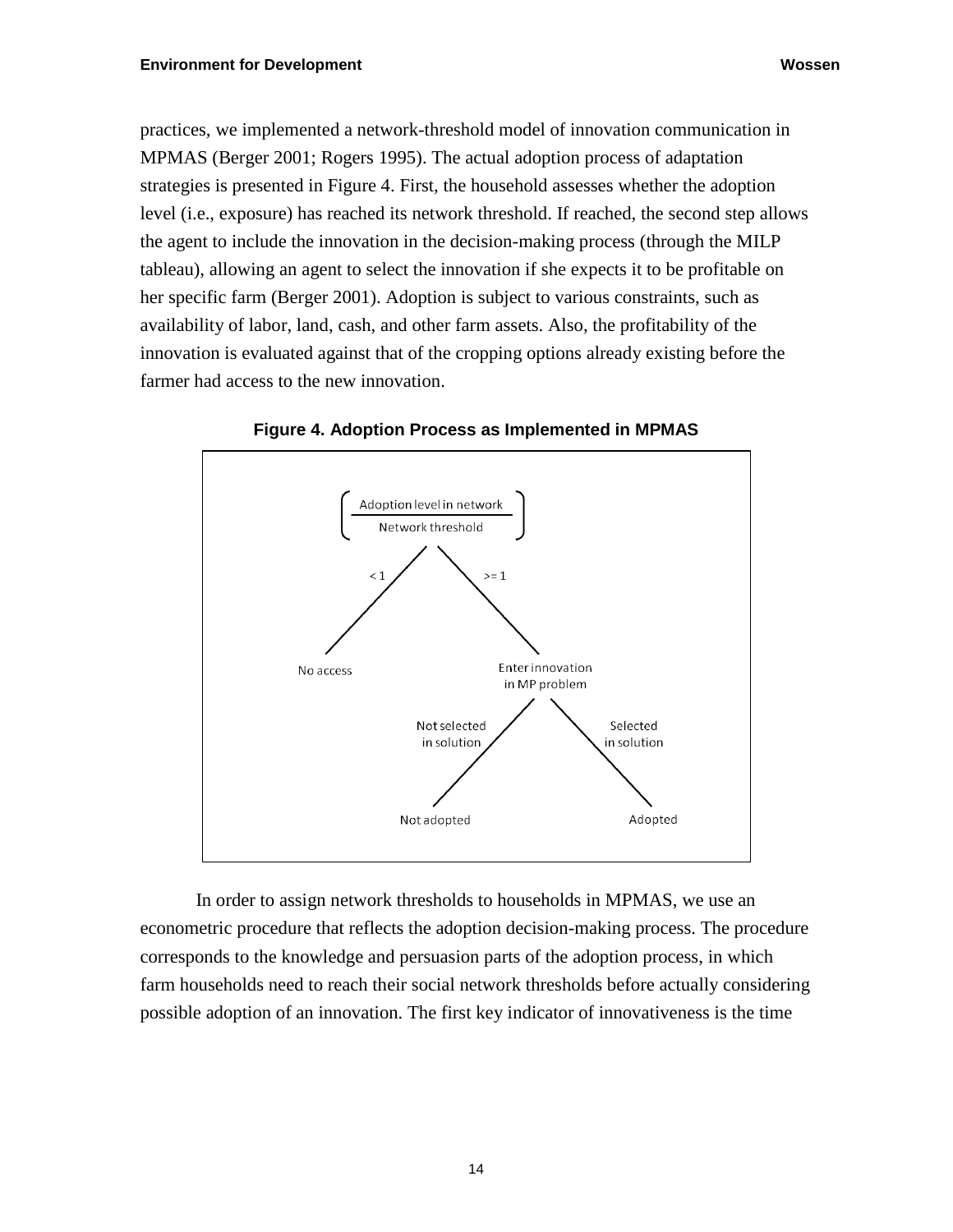$\overline{a}$ 

lag between the moment of introduction (technology adopted for the first time) and the individual adoption decision. The shorter the time lag, the higher the innovativeness.<sup>14</sup> However, this ranking based on time lag is incomplete, as many households are associated with identical time lags or unknown time lags. These households were consequently assigned the same rank. We therefore complement the time lag information by the predicted adoption probabilities from a binary adoption model. In particular, we use predicted probabilities of a probit model to assign innovativeness groups conditional on the characteristics of households (e.g., for a household to be in an innovativeness group, it should have a certain amount of land, education level, liquidity, etc., as obtained from the probit model). This procedure leads to an endogenous threshold model of technology diffusion, because innovativeness levels can change over time. Moreover, this approach captures observed differences in socio-economic characteristics and innovativeness levels of FHHs and MHHs. Finally, we constructed an ideal technical change scenario where all households were given full access to new adaptation practices (new and improved maize and wheat varieties) without incurring any information costs. The result was then compared to the scenario of the network threshold approach to examine the role of an efficient information delivery system.

## *3.3. Observed Gender-Specific Difference in Initial Endowments*

In order to assess the endowment effect from our data set, we compare MHHs and FHHs in terms of socio-economic and demographic variables, using ERHS data. According to ERHS data, only 30% of the sample households are FHHs. We hypothesize that differences in endowments in terms of economic and social characteristics can lead to different levels of vulnerability. The descriptive statistics in Table 2 show that FHHs have significantly less assets compared to MHHs. For instance, MHHs own an average of 1.28 livestock, as measured by tropical livestock units (TLU), higher than FHHs. The difference is statistically significant at the 1% significance level. Similarly, MHHs are more educated than FHHs. This difference is particularly interesting since education is an important factor for decision making and for the adoption of adaptation mechanisms under climate variability.

<sup>&</sup>lt;sup>14</sup> However, a shorter time lag may not necessarily imply higher innovativeness levels, because differences in economic conditions, farm size and asset endowment may be the major reasons for differences in time lag. Identifying the determinants of time lag is therefore a key step in order to use it as indicator of innovativeness levels. To this end, we analyzed the determinants of time lag using a regression model.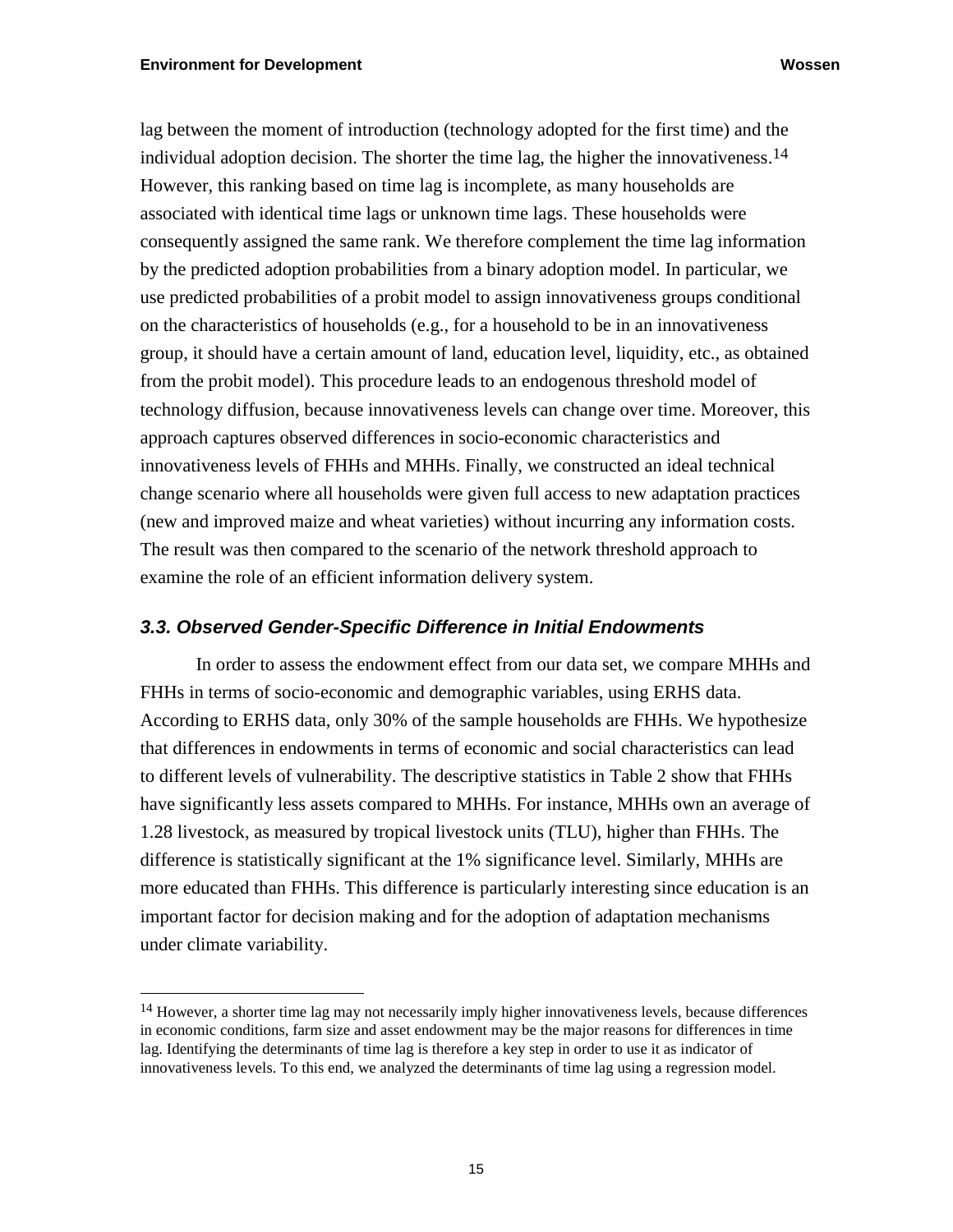In addition, we also found significant differences between MHHs and FHHs in terms of access to safety nets and extension services. According to our data, about 15% of MHHs have access to a production safety net, compared to 26% of FHHs. The difference in safety net access is also significant at the 1% level. As noted above, this is additional evidence that FHHs are poorer than MHHs, in that safety net eligibility is based on poverty.

| Variable                                                                           | <b>MHHs</b> | <b>FHHs</b> | Difference   |
|------------------------------------------------------------------------------------|-------------|-------------|--------------|
| <b>Demographic characteristics</b>                                                 |             |             |              |
| Household size (Family size in numbers)                                            | 6.5         | 4.5         | $1.95***$    |
| Age (Age of the household head in years)                                           | 54.7        | 55.6        | $-0.96$      |
| Education $(1)$ household head is literate)                                        | 0.65        | 0.25        | $0.39***$    |
| <b>Assets and resource constraints</b>                                             |             |             |              |
| TLU (Livestock herd size in tropical livestock units)                              | 3.35        | 2.07        | $1.28***$    |
| Soil fertility (the level of soil fertility <sup>15</sup> 1=Lem, 2=Lem-Tef, 3=Tef) | 1.55        | 1.68        | $-0.118***$  |
| Land tenure <sup>16</sup> (1= has tenure security)                                 | 0.85        | 0.84        | 0.018        |
| <b>Access variables</b>                                                            |             |             |              |
| Access to credit $(1 = has access to credit)$                                      | 0.527       | 0.523       | 0.037        |
| Access to safety nets                                                              | 0.15        | 0.26        | $-0.105$ *** |
| Access to extension                                                                | 0.53        | 0.38        | $0.147***$   |
| <b>Other variables</b>                                                             |             |             |              |
| Fertilizer use                                                                     | 0.698       | 0.565       | 0.133        |
| Farm land area                                                                     | 0.41        | 0.263       | 0.141        |
| N                                                                                  | 1069        | 459         |              |

**Table 2. Comparison of Household Characteristics, by Gender of Household Head**

MHHs have better access to extension services compared to FHHs, which is particularly important because extension is an important source of information for the provision of climate information and for acquiring new practices and technologies. We also found that MHHs apply more fertilizer and have larger farm size than FHHs. In terms of credit access, however, we do not find any significant differences between MHHs and FHHs.

 $\overline{a}$ 

<sup>&</sup>lt;sup>15</sup> Lem, Lem-Tef, and Tef refers to fertile, moderate and infertile soil quality, respectively

<sup>&</sup>lt;sup>16</sup> Land tenure security is attained when the land is officially registered and the household has the right to transfer the land.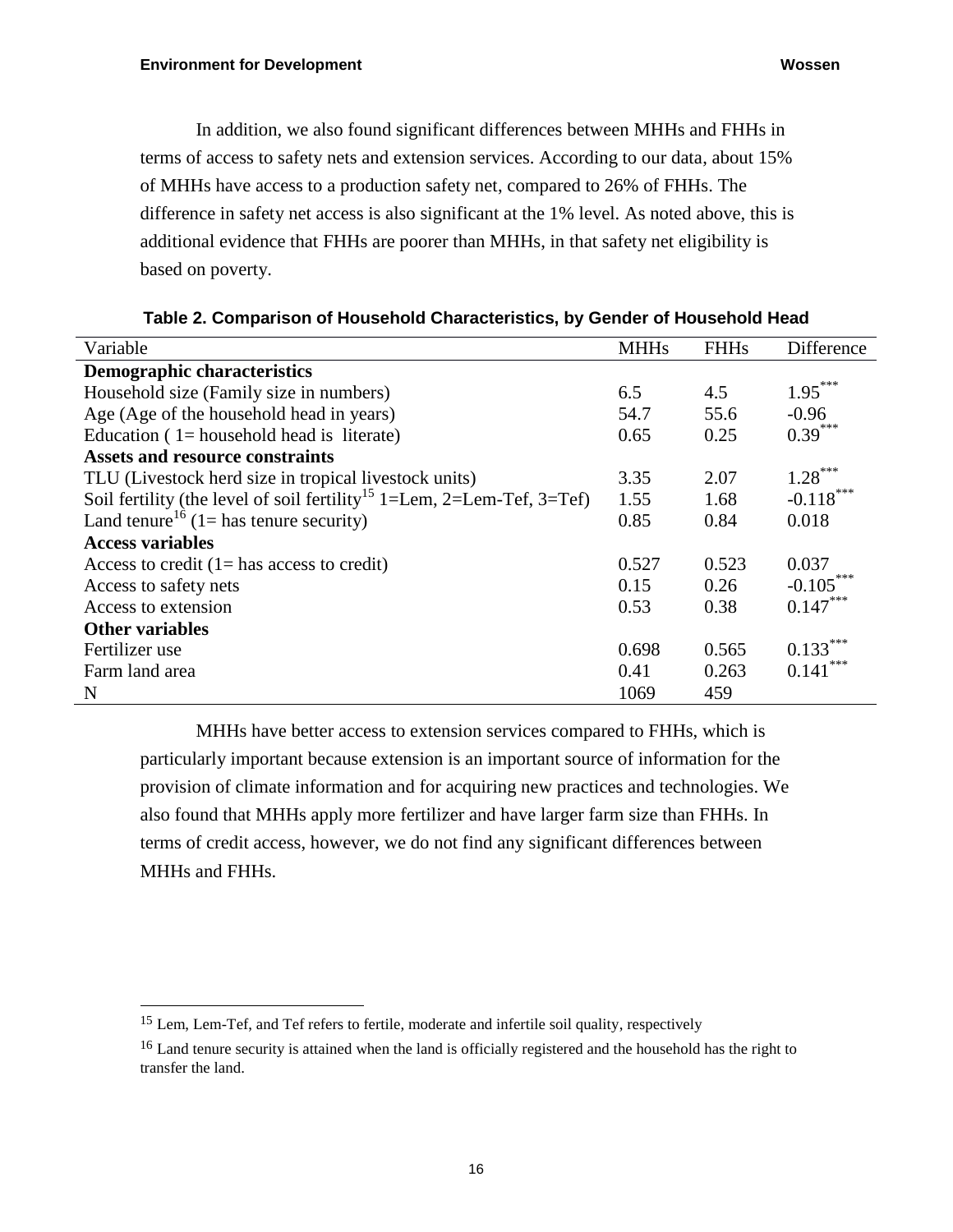## **4. Simulation Results**

In this section, we present the results of our simulation experiment in which we exposed both MHHs and FHHs to similar levels of climate variability. As a reference, we constructed a baseline using constant climate, along with current levels of household characteristics and assets. For measuring vulnerability, we again used the current levels of household characteristics and assets but with variable climate. Because we only altered the level of climate variability, the difference between the two designs will be a result of climate variability. In the previous section, we showed that FHHs own fewer assets and have less access to other services, including social capital. In this section, through the use of our simulation experiment, we intend to show whether such differences are translated into vulnerabilities to climate variability. For simplicity, we divided this section into three main sub-sections. The first sub-section presents the gender-specific effects of climate variability. The second sub-section then presents the heterogeneous effects of climate variability. Finally, sub-section three addresses the role of adaptation strategies.

#### *4.1. Gender-Specific Effects of Climate Variability*

In this section, we present gender-specfic impacts of climate variability, focusing on MHHs and FHHs.<sup>17</sup> Our result shows that both MHHs and FHHs are vulnerable to the impacts of climate variability. However, the magnitude of the effect differs. In particular, our result clearly underscores that FHHs are more vulnerable to the impacts of climate variability compared to MHHs, mostly due to the endowment effect. On average, household income in FHHs declined by 12.4% due to climate variability, while income declined by 5.7% in MHHs. Given that we exposed both MHHs and FHHs to the same level of climate shock, the effect is attributed to differences in endowments and adaptive capacity.

 $\overline{a}$ 

<sup>&</sup>lt;sup>17</sup> Note that this paper does not consider female members of MHHs.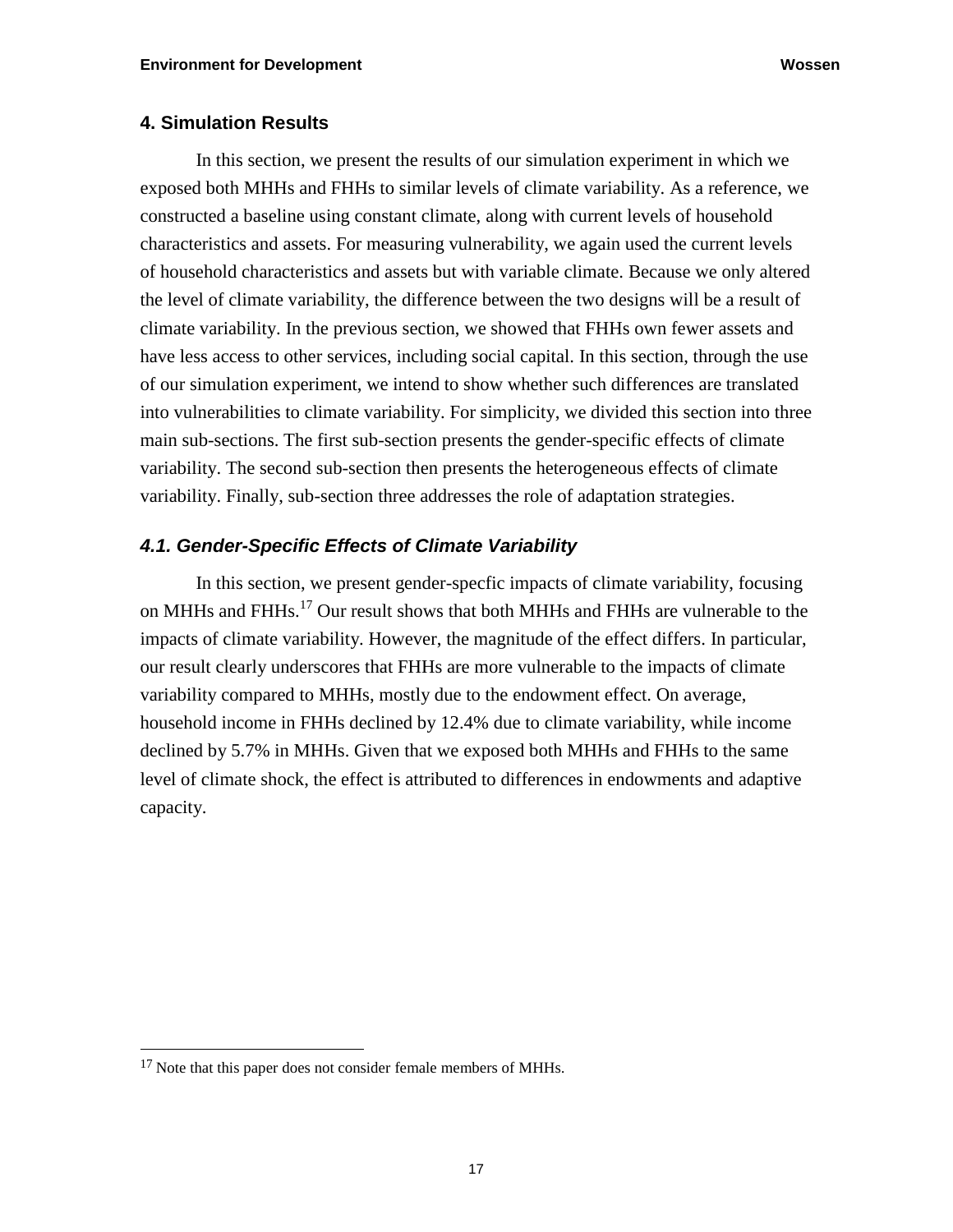

**Figure 5. Gender-Specific Effects of Climate Variability**

Next, we examined whether climate variability has an effect on the income distribution of households. As shown in Table 4, climate variability increases overall income inequality, as the Gini coefficient has increased from 0.47 to 0.5 due to climate variability. Because the impact of climate variability is larger among FHHs, the change in income inequality is triggered by FHHs becoming poorer than MHHs as a result of climate variability.

# *4.2. Heterogeneity Effects*

To further underline the magnitude of the effects, we analyzed the heterogeneous effect of climate variability by considering individual MHHs and FHHs. The result is presented in Figure 6. A dot in the scatter plot represents the change of a MHH's or FHH's income under climate variability compared to the income level of the same household under the baseline scenario (without any variability).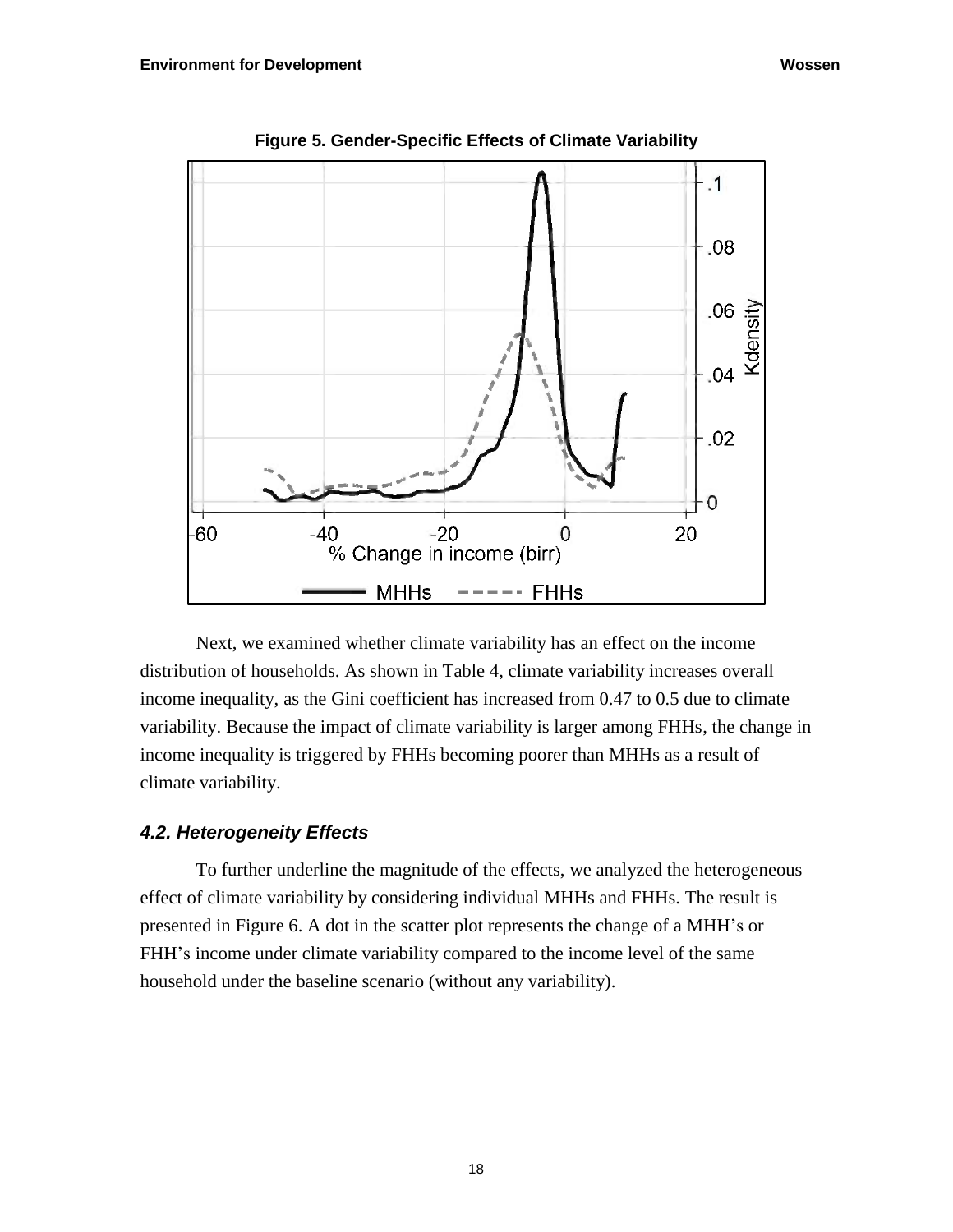

**Figure 6. Heterogeneity Effects of Climate Variability**

The result shows that all households are vulnerable to the impacts of climate variability. However, as shown in the lowess smoother, the magnitude of the effect is stronger on FHHs compared to MHHs. In addition, the effect of variability is not distributed uniformly across the agent population. To underscore this observed heterogeneity in vulnerability, we examined the different impact pathways of climate variability. We found that FHHs, more so than MHHs, substantially reduce the use of fertilizer and improved seed as a result of climate variability. This should not, however, be interpreted as a behavioral response only attributed to FHHs, as it merely shows vulnerability as a result of lack of adaptive capacity (endowment effects). In particular, we found that FHHs reduce the use of fertilizer by 14.89% while MHHs reduce fertilizer use by 9.2%.

# *4.3. Role of Adaptation Strategies*

In the previous section, we showed that the impact of climate variability is largely negative but also heterogeneous. Here, we discuss to what extent adaptation strategies designed at improving the livelihood of farmers are effective. We also investigate the issue of gender-biased adaptation (if there is any) by examining the gender-specific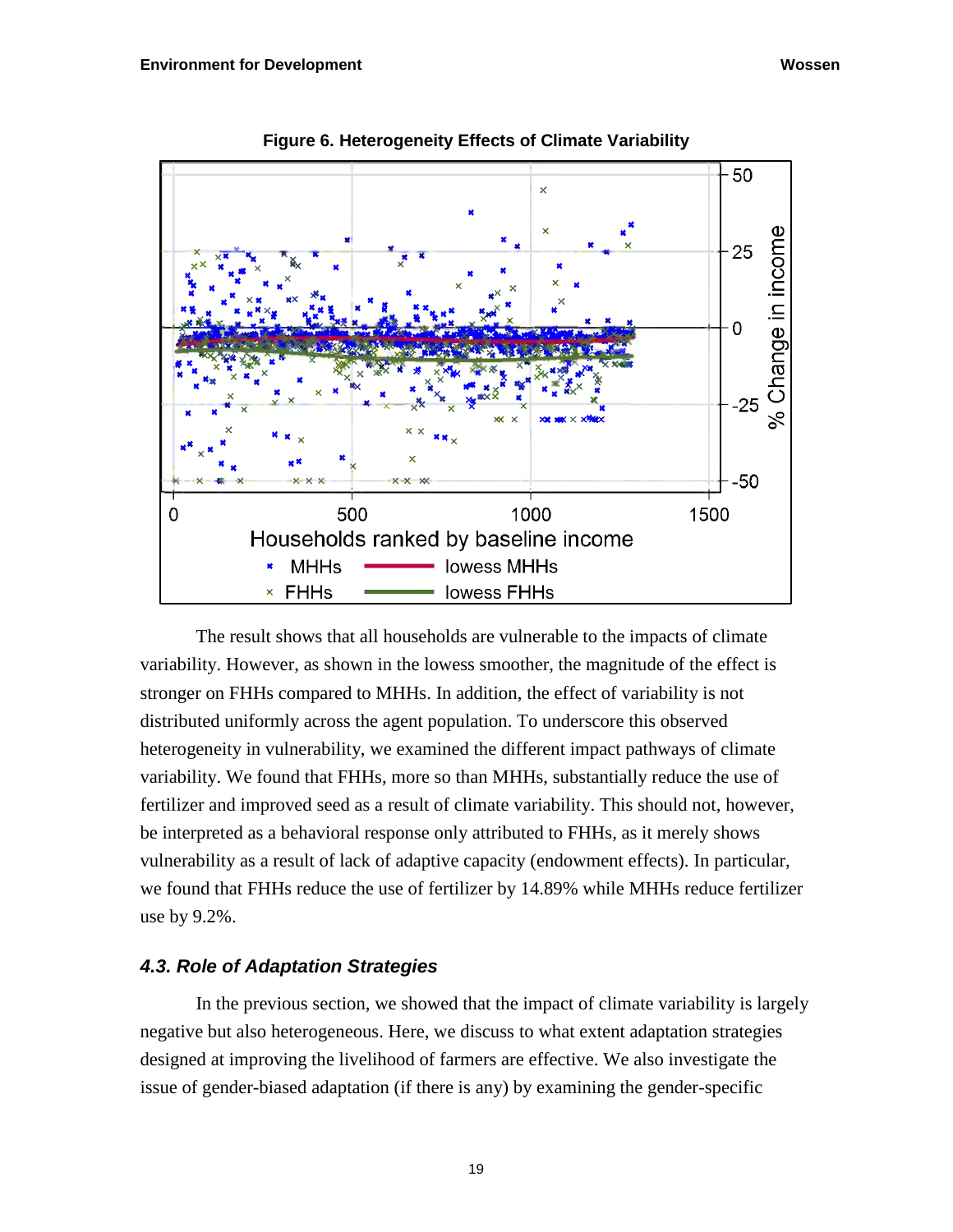impacts of adaptation options. Table 5 presents the impact of adaptation strategies on household income compared to the situation of no adaptation under climate variability. On average, all the adaptation strategies considered in the simulation are effective in reducing the impacts of climate variability. Policy intervention through the promotion of short-term production credit increases income of MHHs and FHHs by 1.44% and 2% respectively. Note that in our model we implemented a strict repayment rule. As such, the above-reported impacts were realized after full repayment of credit. However, the impact of credit intervention was not enough to lift farmers to their initial condition (the condition before climate variability) because the negative impact of climate variability is much larger than the positive impact of credit. Similarly, a 25% fertilizer subsidy has a higher impact than credit but still falls short in compensating the adverse impact of climate variability. The third adaptation strategy considered in the simulation experiment is relaxing information constraints for adoption of improved wheat and maize varieties. In simulating this effect, we relaxed the information constraints that farmers face in accessing information about new technologies (here, we assume ideal technical change in which both FHHs and MHHs access adaptation practices equally and without delays because of imperfect information). As shown in Table 5, relaxing information constraints improves income compared to the situation of no adaptation. Moreover, the benefits are slightly higher for FHHs.

|                                        | <b>FHHs</b> |         | <b>MHHs</b> |        |
|----------------------------------------|-------------|---------|-------------|--------|
|                                        | Median      | Mean    | Median      | Mean   |
| Climate variability effects (%)        | $-9.1$      | $-12.4$ | $-4.4$      | $-5.7$ |
| <b>Effect of adaptation strategies</b> |             |         |             |        |
| Access to credit $(\% )$               | 0.51        |         | 0.31        | 1.44   |
| Fertilizer subsidy (%)                 | 1.7         | 3.1     | 1.5         | 2.9    |
| Access to information $(\%)$           | 0.58        | 3.6     | 0.29        | 3.5    |
| All policy packages (%)                | 3.5         | 7.4     | 2.8         | 71     |

The final adaptation strategy, referred as "*All policy packages,*" is a combination of credit access, a 25% fertilizer subsidy and access to improved wheat and maize varieties. Because adoption of new maize and crop varieties is rather expensive, FHHs may not adopt because of the endowment effect. As a result, the difference in the effectiveness of the policy intervention captures both the endowment and the technology-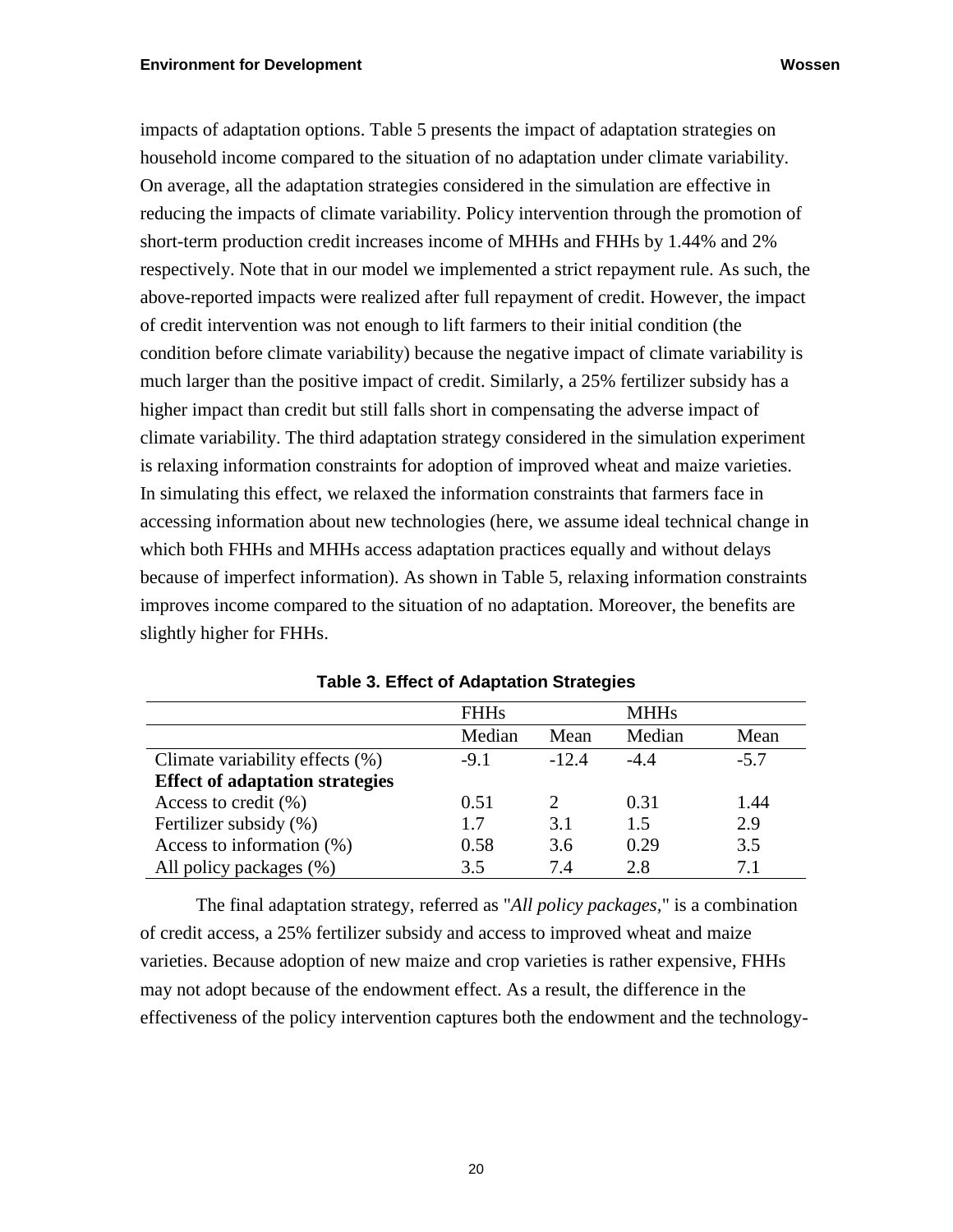specific effect. Because our objective is mainly to examine the gender dimensions of adaptation (the technology effect), we designed a strategy to offset the gender-specific endowment effect by granting all households credit access irrespective of gender.<sup>18</sup> As such, the values reported in the row "*All policy packages*" show the maximum possible effect of policy intervention including adoption of improved wheat and maize varieties. The results show that adaptation through a combination of these policy actions offsets the adverse effect of climate variability for MHHs. Impacts on FHHs are also high compared to other adaptation options; the income level of FHHs increased by 7.4%. However, the median effects of all the adaptation strategies considered in this paper are much lower than the mean effects, suggesting heterogeneity in the effects of adaptation options.

## **5. Conclusion**

 $\overline{a}$ 

In this paper, we addressed the question of whether climate variability affects MHHs and FHHs differently and whether adaptation to climate variability exacerbates income inequality and results in gender-biased outcomes. To address the gender-specific effects, we developed a conceptual framework for evaluating climate variability effects and the effectiveness of adaptation strategies. In particular, we stressed that successful policy interventions aimed at increasing adaptive capacity should improve the livelihood of the most disadvantaged and poor groups (irrespective of households being MHHs or FHHs). The results of our descriptive analysis reveal that FHHs own significantly fewer assets, particularly land and livestock. In addition, FHHs were less educated and have less access to extension services than do MHHs. These existing differences in endowments make FHHs more vulnerable to the impacts of climate variability.

The main findings of this paper can be summarized as follows. First, both MHHs and FHHs are vulnerable to climate variability. However, the magnitude of the effect differs. In particular, FHHs are more vulnerable to the impacts of climate variability compared to MHHs, mostly due to differences in initial endowments. Second, climate variability not only affects income adversely but also increases income inequality. Third, the effect of climate variability is not distributed uniformly among MHHs and FHHs and between MHHs and FHHs. Fourth, policy interventions through the promotion of new

<sup>&</sup>lt;sup>18</sup> Note that, in principle, credit access will not remove the full effects of the endowment effect. However, because we considered a technology in which the endowment effects operate through the liquidity constraints, controlling for credit will provide a robust comparison unit.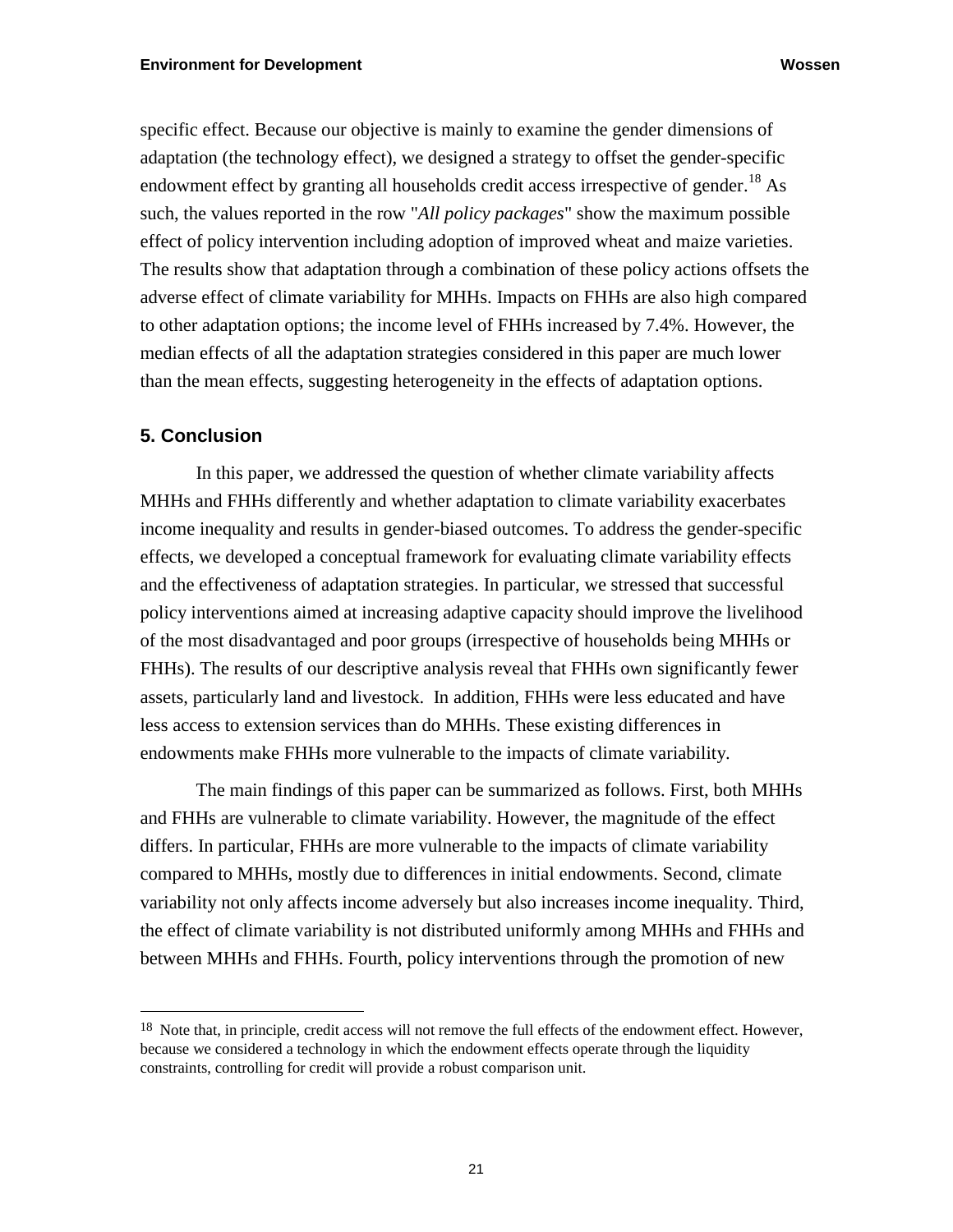crop varieties, which are adapted to the local climate conditions, yield gender-unbiased outcomes and were largely successful in offsetting the impacts of climate variability. Overall, our analysis suggests that climate variability is a major threat but its impact can be reduced significantly if carefully designed adaptation options are implemented.

Finally, this paper examined gender-specific impacts of climate variability focusing on MHHs and FHHs. However, the impact of climate variability on women can be much larger since the majority of adult women live in male-headed households, and intra-household allocation decisions may mean that women in male-headed households are also hurt more than men by increased climate variability. As such, considering intrahousehold decision making while examining the impact of climate variability would be an important future research area. In addition, due to a lack of future climate projections at the level of disaggregation required in this paper, we did not consider future climate variability in our simulation experiment. Given the importance of future climate variability, it will be interesting to examine the gender-specific effects of future climate variability.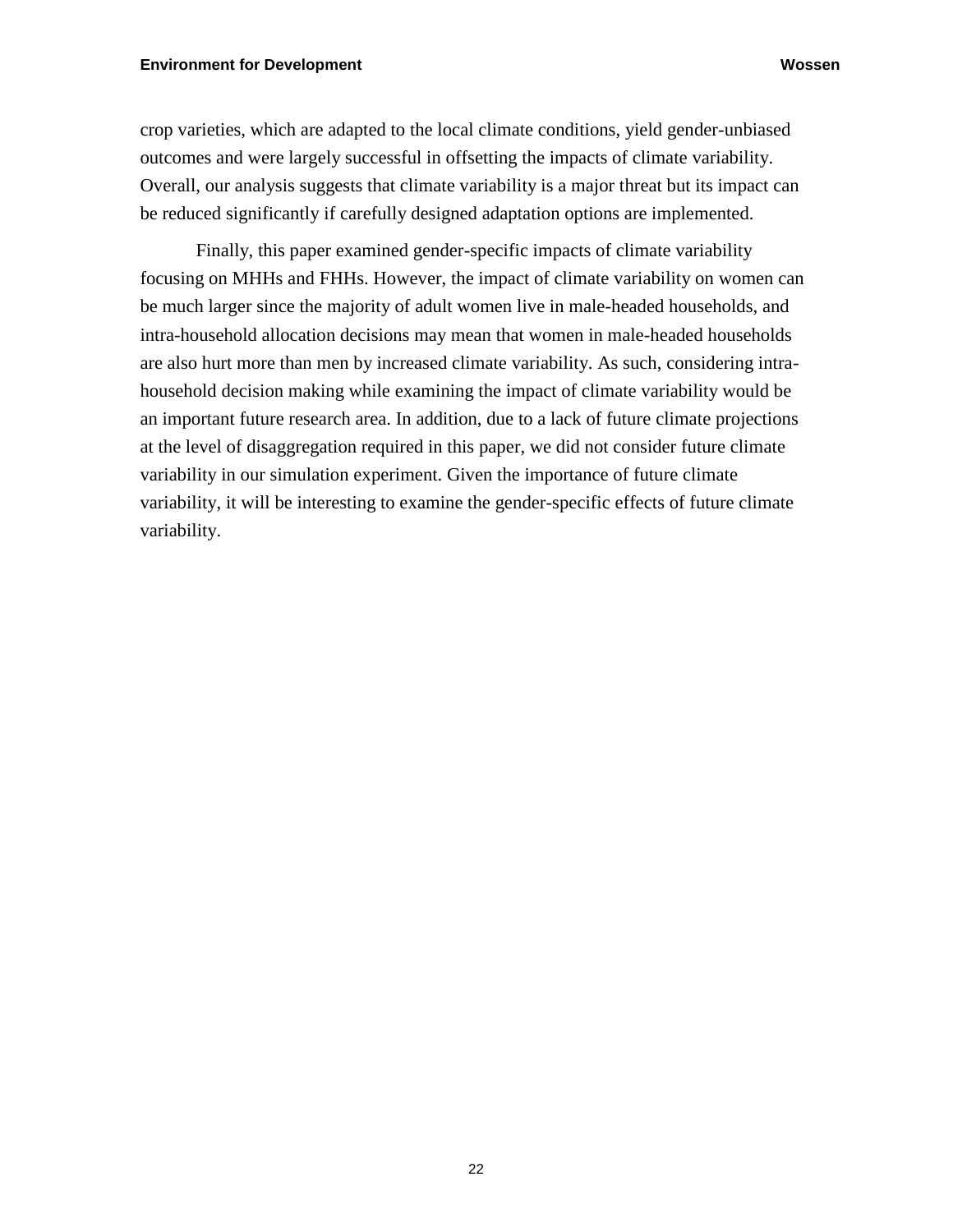## **References**

- Alauddin, M., and A.R. Sarker. 2013. Climate Change and Farm-level Adaptation Decisions and Strategies in Drought-prone and Groundwater-depleted Areas of Bangladesh: An Empirical Investigation. *Ecological Economics* 106: 204-213.
- Alkire, S., R. Meinzen-Dick, A. Peterman, A. Quisumbing, G. Seymour, and A. Vas. 2013. The Women's Empowerment in Agriculture Index. *World Development* 52: 71-91.
- Antle, J., and S. Capalbo. 2010. Adaptation of Agricultural and Food Systems to Climate Change: An Economic and Policy Perspective. *Applied Economic Perspectives and Policy* 32(3): 386-416.
- Arndt, C., S. Robinson, and D. Willenbockel. 2011. Ethiopia's Growth Prospects in a Changing Climate: A Stochastic General Equilibrium Approach. *Global Environmental Change* 21: 701-10.
- Asfaw, A., and A. Admassie. 2004. The Role of Education on the Adoption of Chemical Fertilizer under Different Socioeconomic Environments in Ethiopia. *Agricultural Economics* 30: 215-228.
- Berger, T., 2001. Agent-based Spatial Models Applied to Agriculture: A Simulation Tool for Technology Diffusion, Resource Use Changes and Policy Analysis. *Agricultural Economics* 25 (2/3): 245-260.
- Berger, T., and C. Troost. 2013. Agent-based Modelling of Climate Adaptation and Mitigation Options in Agriculture. *Journal of Agricultural Economics* Doi:10.1111/1477- 9552.12045.
- Block, P., K. Strzepek, and X. Diao. 2008. Impacts of Considering Climate Variability on Investment Decisions in Ethiopia. *Agricultural Economics* 39: 171-181.
- Bryan, E., T. Deressa, G. Gbetibouo, and C. Ringler. 2009. Adaptation to Climate Change in Ethiopia and South Africa: Options and Constraints. *Environmental Science and Policy* 12(4): 413-426.
- Dell, M., F.M. Jones, and A.M. Olken. 2014. What Do We Learn from the Weather? The New Climate–Economy Literature. *Journal of Economic Literature* 52(3): 740- 798.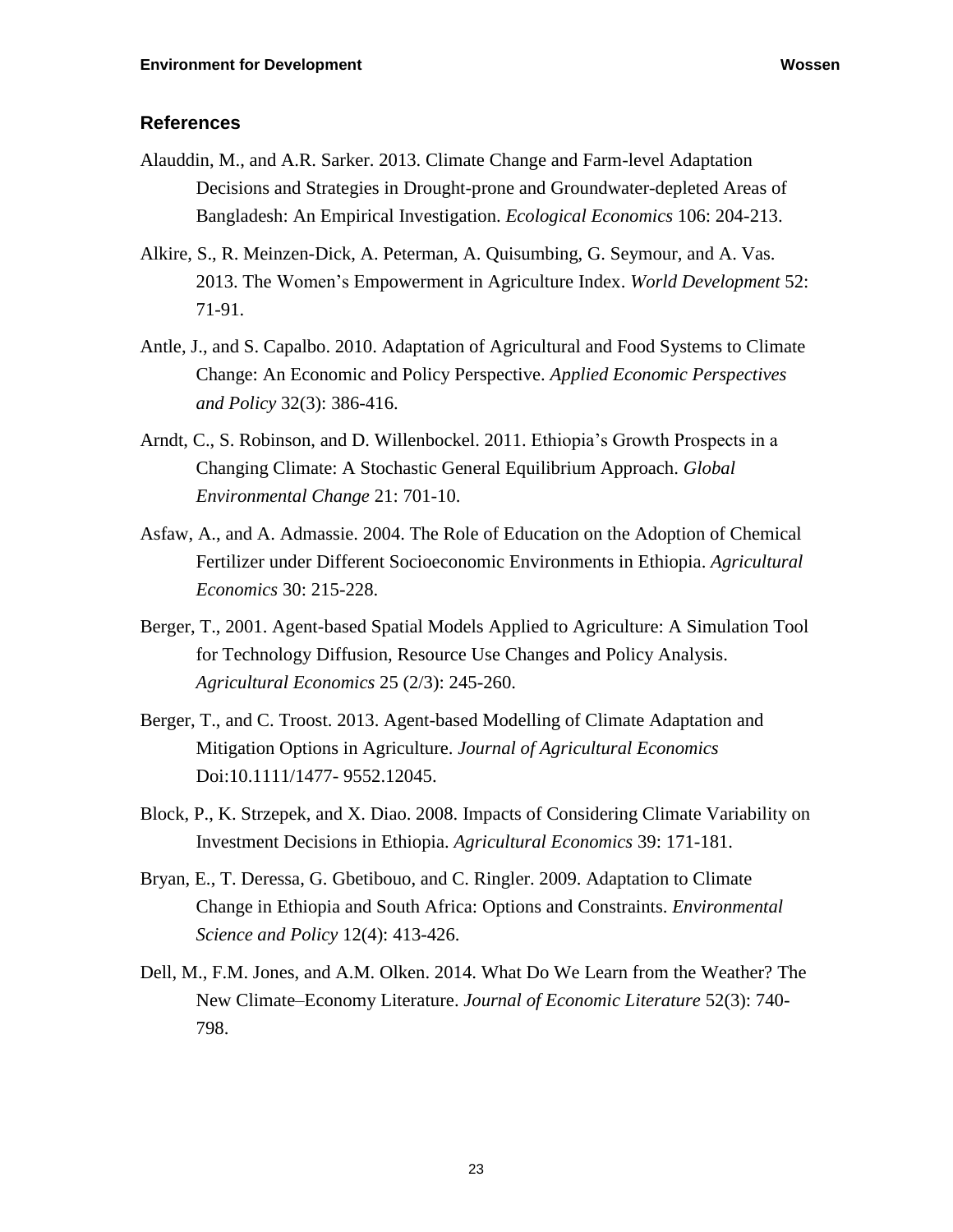- De Pinto, A., R. Robertson, and B.D. Obiri. 2013. Adoption of Climate Change Mitigation Practices by Risk-averse Farmers in the Ashanti Region, Ghana. *Ecological Economics* 86: 47-54.
- Dercon, S., J. Hoddinott, and W. Tassew. 2005. Shocks and Consumption in 15 Ethiopian Villages, 1999-2004. *Journal of African Economies* 14: 559-85.
- Deressa, T., M. Hassan, and C. Ringler. 2009. Determinants of Farmer's Choice of Adaptation Methods to Climate Change in the Nile Basin of Ethiopia. *Global Environmental Change* 19: 248-255.
- Di Falco, S., M. Yesuf, G. Köhlin, and C. Ringler. 2011. Estimating the Impact of Climate Change on Agriculture in Low-income Countries: Household Level Evidence from the Nile Basin, Ethiopia. *Environmental and Resource Economics* 52: 457-478.
- Di Falco, S., and M. Veronesi. 2014. Managing Environmental Risk in the Presence of Climate Change: The Role of Adaptation in the Nile Basin of Ethiopia. *Environmental and Resource Economics* 57(4): 553-577.
- Ethiopia Rural Household Survey Dataset (ERHS), 1989-2009. 2011. Washington, D.C. International Food Policy Research Institute (IFPRI) (datasets). Available at: http://www.ifpri.org/dataset/ethiopian-rural-household-surveys-erhs.
- Fafchamps, M., B. Kebede, and A. Quisumbing. 2009. Intra-household Welfare in Rural Ethiopia. *Oxford Bulletin of Economics and Statistics* 71(4): 567-599.
- Juana, S., Z. Kahaka, and N. Okurut. 2013. Farmers' Perceptions and Adaptations to Climate Change in Sub-Sahara Africa: A Synthesis of Empirical Studies and Implications for Public Policy in African Agriculture. *Journal of Agricultural Science* 5(4).
- Jones, J.W., G. Hoogenboom, C.H. Porter, K.J. Boote, W.D. Batchelor, L.A. Hunt, P.W. Wilkens, U. Singh, A.J. Gijsman, and J.T. Ritchie. 2003. DSSAT Cropping System Model. *European Journal of Agronomy* 18: 235-265.
- Kandulu, J., B. Bryan, D. King, and J. Connor. 2012. Mitigating Economic Risk from Climate Variability in Rain-fed Agriculture through Enterprise Mix Diversification. *Ecological Economics* 79: 105-112.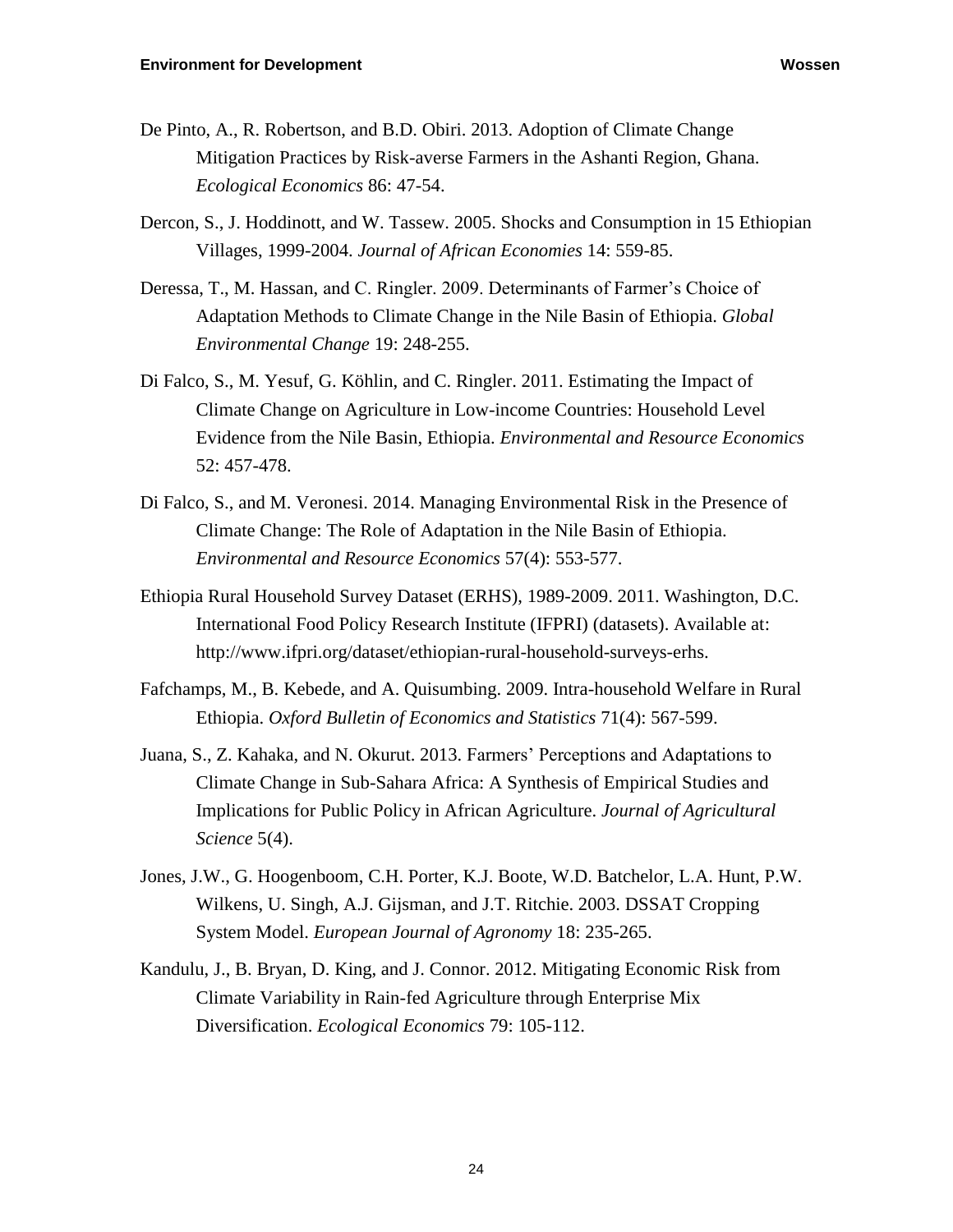- Kilic, T., P.A. Lopez, and M. Goldstein. 2014. Caught in a Productivity Trap: A Distributional Perspective on Gender Differences in Malawian Agriculture. *World Development.* http://dx.doi.org/10.1016/j.worlddev.2014.06.017.
- Maertens, A., and C. Barrett. 2012. Measuring Social Networks Effects on Agricultural Technology Adoption. *American Journal of Agricultural Economics* 95: 353-359.
- Milman, A., and J. Arsano. 2013. Climate Adaptation and Development: Contradictions for Human Security in Gambella, Ethiopia. *Global Environmental Change*. doi:10.1016/j.gloenvcha.2013.11.017.
- Robinson, S., D. Willenbockel, and K. Strzepek. 2012. A Dynamic General Equilibrium Analysis of Adaptation to Climate Change in Ethiopia. *Review of Development Economics* 16: 489-502.
- Rogers, E. 1995. Diffusion of Innovations, 4th Edition. New York: The Free Press.
- Sraboni, E., H.J. Malapit, A. Quisumbing, and A. Ahmed. 2014. Women's Empowerment in Agriculture: What Role for Food Security in Bangladesh? *World Development* 61: 11-52.
- Schreinemachers, P., and T. Berger. 2011. An Agent-based Simulation Model of Human Environment Interactions in Agricultural Systems. *Environmental Modelling and Software* 26: 845-859.
- Schreinemachers, P., T. Berger, and J. Aune. 2007. Simulating Soil Fertility and Poverty Dynamics in Uganda: A Bio-economic Multi-agent Systems Approach. *Ecological Economics* 64(2): 387-401.
- Tenge, J.D., and J.P. Hella. 2004. Social and Economic Factors Affecting the Adoption of Soil and Water Conservation in West Usambara Highlands, Tanzania. *Land Degradation and Development* 15(2): 99-114.
- Troost, C., and T. Berger. 2014: Dealing with Uncertainty in Agent-Based Simulation: Farm-Level Modelling of Adaptation to Climate Change in Southwest Germany. *American Journal of Agricultural Economics.* doi: 10.1093/ajae/aau076.
- Wiig, H. 2013. Joint Titling in Rural Peru: Impact on Women's Participation in Household Decision-making. *World Development* 52: 104-119.
- World Bank. 2013. Levelling the Field: Improving Opportunities for Women Farmers in Africa.